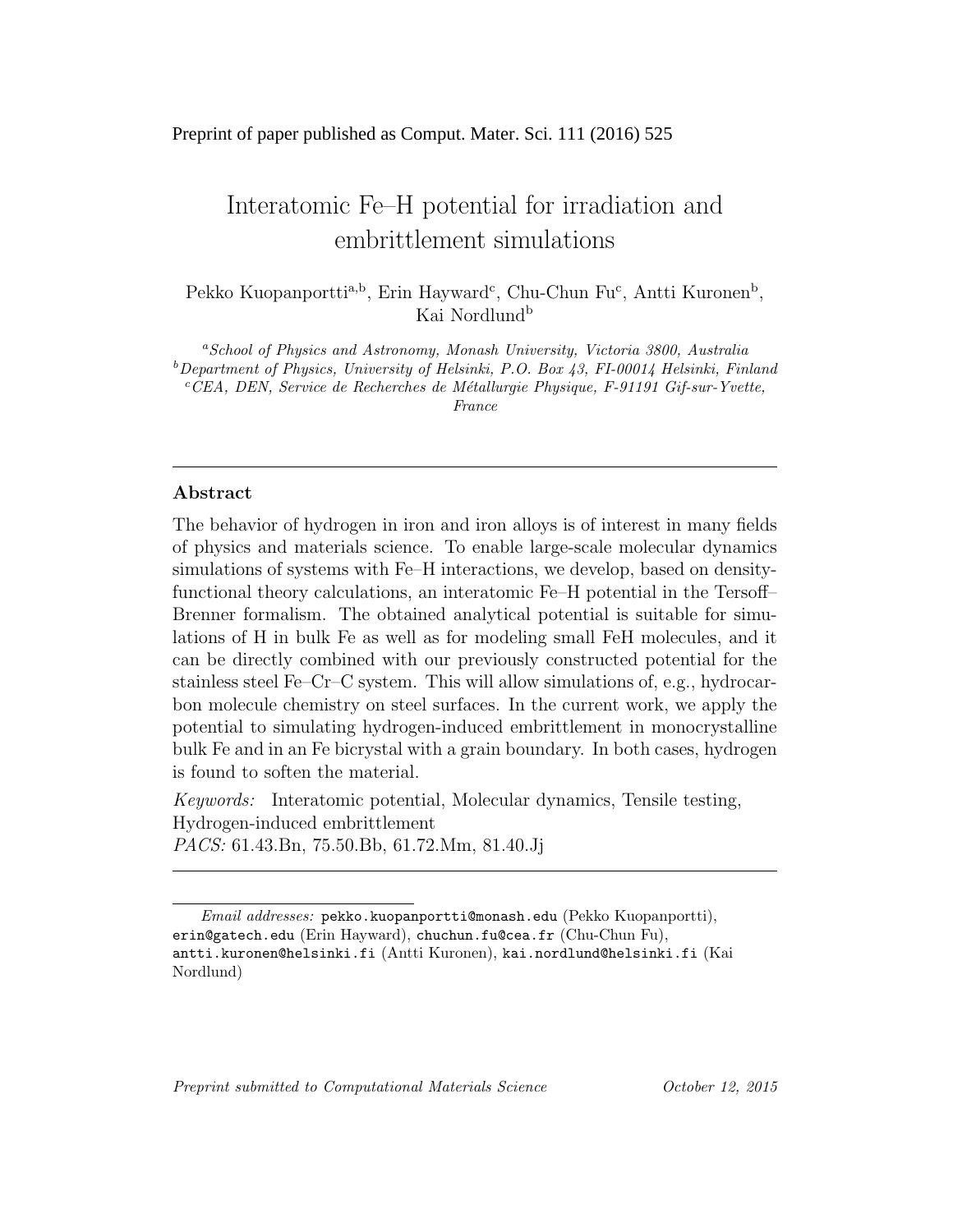### 1. Introduction

Hydrogen, although not soluble in iron in equilibrium, can be introduced into it by irradiation, nuclear decay, or chemical processes. Hydrogen is well known to cause embrittlement in iron and steel  $[1-8]$  $[1-8]$ , which is a serious issue in, e.g., the automotive and nuclear industries. In the former, the high mechanical resistance desired from the body steels must often be traded off against their increased susceptibility to hydrogen embrittlement  $[9-12]$  $[9-12]$ , while the nuclear processes in the latter will, on long time scales, induce hydrogen buildup in the reactor steels [\[13–](#page-16-4)[16\]](#page-16-5). Moreover, the recent changes in the design of the ITER fusion reactor are to render some of its steel components directly exposed to the fusion plasma [\[17\]](#page-18-0), making it important to study how the energetic H isotopes escaping from the plasma interact with Fe.

Atomic-level molecular dynamics (MD) simulations have proven to be a good tool for examining irradiation effects [\[18,](#page-18-1) [19\]](#page-18-2), mechanical properties of materials [\[20–](#page-18-3)[22\]](#page-18-4), and plasma–wall interactions [\[23,](#page-18-5) [24\]](#page-18-6). The key physical input for MD is the interatomic potential. Since steels by definition contain Fe and C [\[25\]](#page-18-7), simulations of H effects in steels require, at a minimum, a potential that can describe all interactions in the ternary Fe–C–H system.

In this work, we develop a potential for Fe–H interactions in the same reactive Tersoff–Brenner formalism [\[26–](#page-18-8)[28\]](#page-18-9) we used previously to construct a potential for the stainless steel Fe–Cr–C system [\[29\]](#page-18-10). The potential is fitted to a database of properties of FeH molecules and H in bulk Fe, obtained from literature and our own density functional theory (DFT) calculations. By using already available C–H parameters [\[27,](#page-18-11) [30\]](#page-18-12), the potentials can be directly combined to model the entire ternary Fe–C–H system. The potential allows simulating H in bulk Fe as well as ion irradiation and chemical reactivity of H at Fe and Fe–C surfaces. We demonstrate its use in simulating hydrogeninduced softening in bulk Fe and in Fe grain boundaries.

Fe–H potentials have been already devised using the embedded-atom method [\[31,](#page-18-13) [32\]](#page-19-0). However, its associated functional form cannot realistically describe the C–H bonding chemistry [\[27\]](#page-18-11). Since our aim is to obtain a potential for the entire Fe–C–H system, we choose to develop the Fe–H potential in the Tersoff–Brenner formalism which allows combining the Fe–H part with both Fe and C interactions, similar to what was done earlier for the W–C–H system  $[30]$ .

The remainder of this article is organized as follows. In Section [2,](#page-2-0) we summarize the Tersoff–Brenner potential formalism and describe our fitting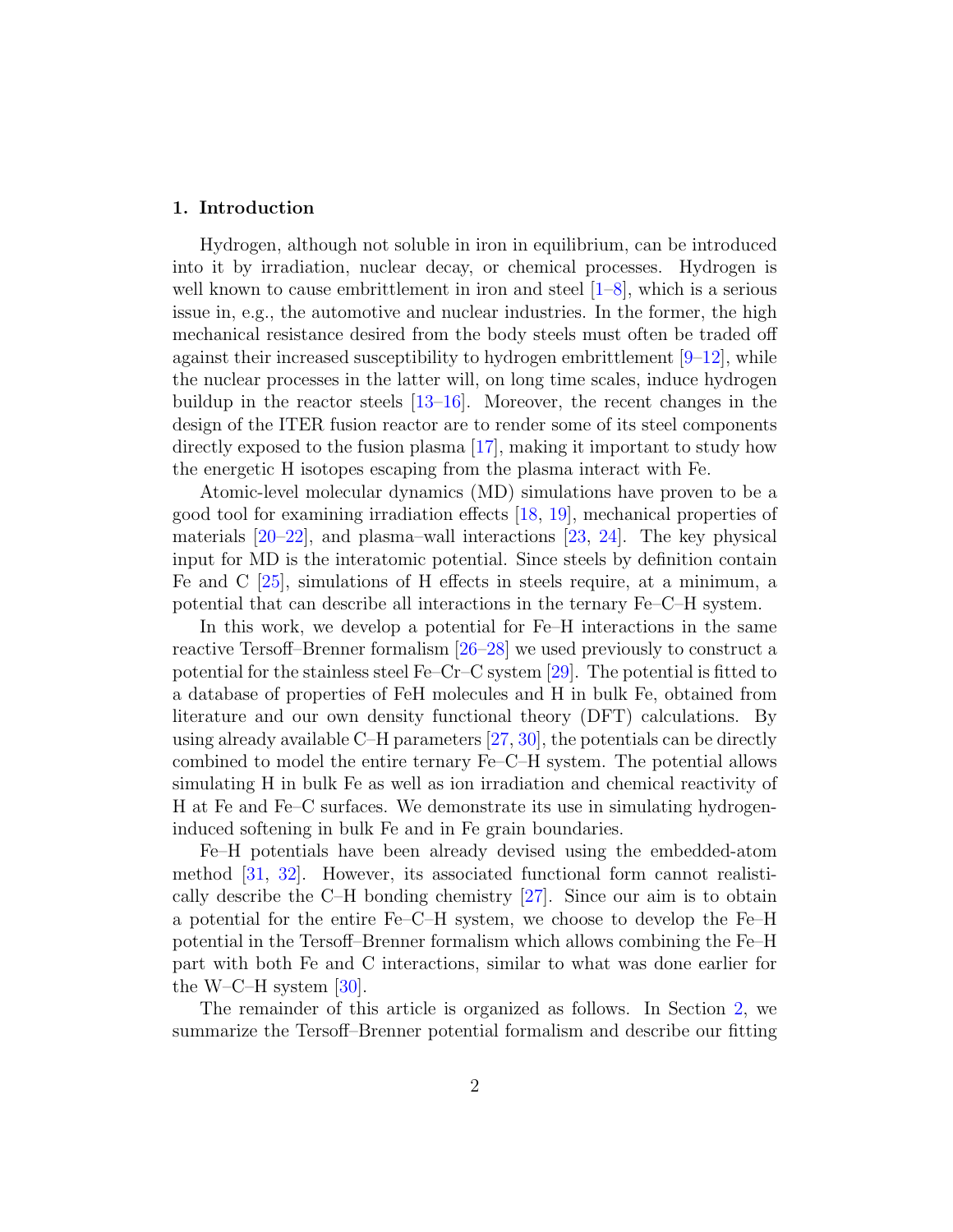procedure. Section [3](#page-4-0) presents the obtained Fe–H potential and evaluates its performance against experimental and ab initio data. In Section [4,](#page-7-0) we employ the potential in tensile-test simulations of hydrogen-containing iron. We discuss the implications and limitations of the study in Section [5.](#page-12-0) Finally, Section [6](#page-15-0) concludes the article with a brief summary.

#### <span id="page-2-0"></span>2. Potential formalism and fitting procedure

The reactive Tersoff–Brenner formalism [\[26–](#page-18-8)[28\]](#page-18-9) used in this work originates from the concept of bond order proposed by Pauling [\[33\]](#page-19-1), and it has been shown [\[34\]](#page-19-2) to resemble both the tight-binding scheme [\[35\]](#page-19-3) and the embedded-atom method [\[36,](#page-19-4) [37\]](#page-19-5). Since the formalism has been described extensively elsewhere [\[34,](#page-19-2) [38,](#page-19-6) [39\]](#page-19-7), we will give here only a brief overview.

The total cohesive energy  $E_c$  of the system is written as a sum of individual bond energies:

<span id="page-2-1"></span>
$$
E_{\rm c} = \sum_{i < j} f_{ij}^{\rm c} (r_{ij}) \left[ V_{ij}^{\rm R} (r_{ij}) - \frac{b_{ij} + b_{ji}}{2} V_{ij}^{\rm A} (r_{ij}) \right], \tag{1}
$$

where  $r_{ij}$  is the distance between atoms i and j,  $f^c$  is a cutoff function for the pair interaction,  $V^{\text{R}}$  is a repulsive and  $V^{\text{A}}$  an attractive pair potential, and  $b_{ij}$ is a bond-order term that describes three-body interactions and angularity. The pair potentials are of the Morse-like form

$$
V_{ij}^{\rm R}(r) = \frac{D_{0,ij}}{S_{ij} - 1} \exp \left[ -\sqrt{2S_{ij}} \beta_{ij} (r - r_{0,ij}) \right], \tag{2}
$$

$$
V_{ij}^{A}(r) = \frac{S_{ij}D_{0,ij}}{S_{ij}-1} \exp\left[-\frac{\sqrt{2}\beta_{ij}}{\sqrt{S_{ij}}}(r-r_{0,ij})\right],
$$
\n(3)

where  $D_0$  and  $r_0$  are the bond energy and length of the dimer molecule, respectively. The parameter  $\beta$  is related to the ground-state vibrational frequency  $\omega$  and the reduced mass  $\mu$  of the dimer according to

$$
\beta_{ij} = \frac{\sqrt{2\mu_{ij}}\pi\omega_{ij}}{\sqrt{D_{0,ij}}}.
$$
\n(4)

The bond-order term is given by

$$
b_{ij} = \frac{1}{\sqrt{1 + \chi_{ij}}},\tag{5}
$$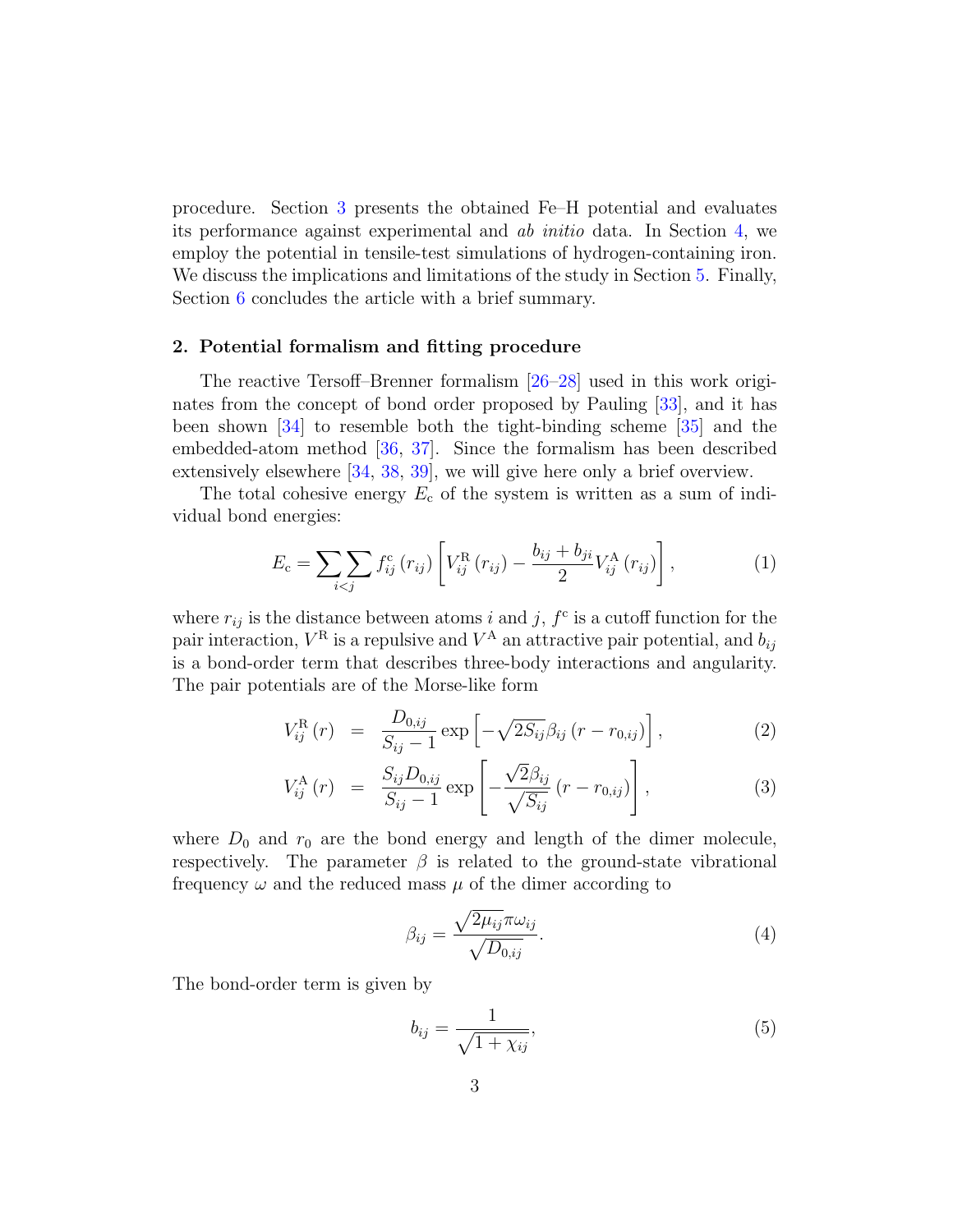where

$$
\chi_{ij} = \sum_{k(\neq i,j)} f_{ij}^c(r_{ij}) g_{ik}(\theta_{ijk}) \exp\left[\alpha_{ijk}(r_{ij} - r_{ik})\right]. \tag{6}
$$

Here  $\theta_{ijk}$  is the angle between the vectors  $\mathbf{r}_{ij} = \mathbf{r}_j - \mathbf{r}_i$  and  $\mathbf{r}_{ik}$ , and the angular function is defined as

$$
g_{ik}(\theta_{ijk}) = \gamma_{ik} \left[ 1 + \frac{c_{ik}^2}{d_{ik}^2} - \frac{c_{ik}^2}{d_{ik}^2 + (h_{ik} + \cos \theta_{ijk})^2} \right],
$$
 (7)

where  $\gamma$ , c, d, and h are adjustable parameters. The range of the interaction is restricted to the next-neighbor sphere by the cutoff function

<span id="page-3-1"></span>
$$
f_{ij}^c(r) = \begin{cases} 1, & r \le R_{ij} - D_{ij}, \\ \frac{1}{2} - \frac{1}{2} \sin \frac{\pi (r - R_{ij})}{2D_{ij}}, & |r - R_{ij}| \le D_{ij}, \\ 0, & r \ge R_{ij} + D_{ij}, \end{cases}
$$
(8)

where R and D determine the locus and width of the cutoff interval.

If the analytical potential is used for modeling nonequilibrium phenomena involving short-distance interactions, such as high-energy particle irradiation processes or melting, the short-range part of the potential must be adjusted to include a strong repulsive core that follows, i.a., from the Coulomb repulsion between the positively charged nuclei. To this end, the potential is modified in the manner already used for other Tersoff-like many-body potentials [\[34,](#page-19-2) [40\]](#page-19-8): The total potential  $V_{\text{tot}}$  is constructed by joining the universal Ziegler– Biersack–Littmark potential  $V_{\text{ZBL}}$  [\[41\]](#page-19-9) with the equilibirium potential  $V_{\text{eq}}$ using

<span id="page-3-0"></span>
$$
V_{\text{tot}}(r) = V_{\text{ZBL}}(r) \left[1 - F(r)\right] + V_{\text{eq}}(r) F(r), \qquad (9)
$$

where  $V_{\text{eq}}$  is the potential implied by Eq. [\(1\)](#page-2-1) and F is the Fermi function  $F(r) = \left\{1 + \exp[-b_F(r - r_F)]\right\}^{-1}$ . The values of the parameters  $b_F$  and  $r_F$  are chosen manually such that the potential is essentially unmodified at equilibrium and longer bonding distances and that a smooth fit at short separations with no spurious minima is obtained for all realistic coordination numbers.

In order to devise a well-performing Fe–H potential in the Tersoff–Brenner formalism, we use the following fitting procedure: The parameter sets for the H–H and Fe–Fe interactions are taken unchanged from Refs. [\[27\]](#page-18-11) and [\[42\]](#page-19-10), respectively, so that only the parameter set for the Fe–H interactions is fitted.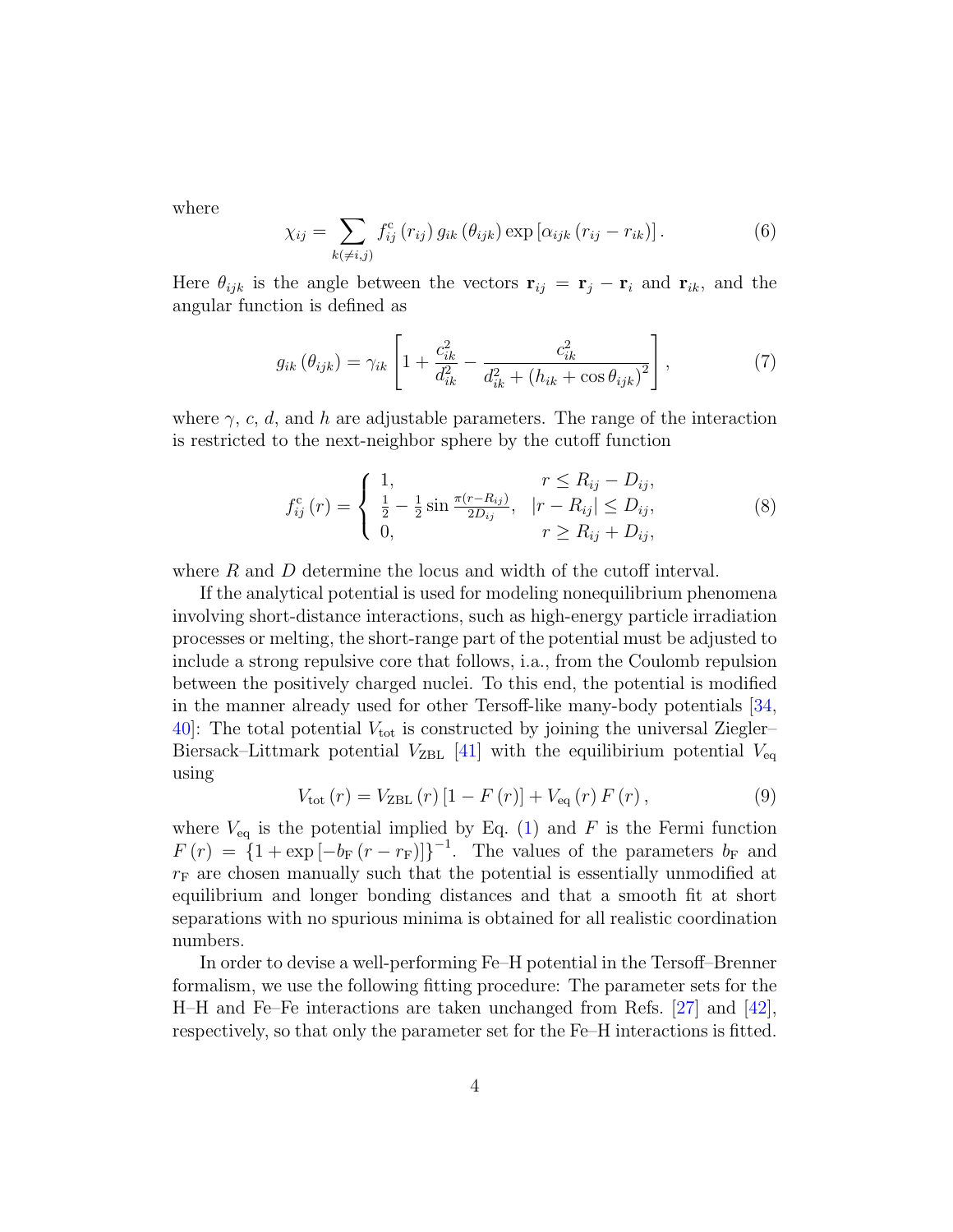<span id="page-4-1"></span>Table 1: Tersoff–Brenner parameters [Eqs.  $(1)-(9)$  $(1)-(9)$  $(1)-(9)$ ] for the Fe–H system. The H–H potential is taken from Ref. [\[27\]](#page-18-11) and the Fe–Fe potential from Ref. [\[42\]](#page-19-10); the Fe–H potential is derived in this work. The parameters  $\alpha_{ijk}$  are zero in all cases. In Section [4,](#page-7-0) we use  $R = 3.5$  Å for the Fe–Fe interactions instead of  $3.15$  Å.

|                  |            | $H-H$  | $Fe-Fe$ | $Fe-H$    |
|------------------|------------|--------|---------|-----------|
| $D_0$            | (eV)       | 4.7509 | 1.5     | 1.630     |
| $r_0$            | $\rm \AA)$ | 0.7414 | 2.29    | 1.589     |
| β                | $(A^{-1})$ | 1.9436 | 1.4     | 1.875     |
| S                |            | 2.3432 | 2.0693  | 4.000     |
| $\gamma$         |            | 12.33  | 0.01158 | 0.01332   |
| $\overline{c}$   |            | 0.0    | 1.2899  | 424.5     |
| d                |            | 1.0    | 0.3413  | 7.282     |
| $\boldsymbol{h}$ |            | 1.0    | $-0.26$ | $-0.1091$ |
| $\,$ R           | (A)        | 1.40   | 3.15    | 2.497     |
| D                | $\rm \AA)$ | 0.30   | 0.2     | 0.1996    |
| $b_{\rm F}$      | $\AA^{-1}$ | 15.0   | 2.9     | 16.0      |
| $r_{\rm F}$      |            | 0.35   | 0.95    | 1.0       |

From the outset, we fix the parameters pertaining to the properties of the dimer FeH—i.e.,  $D_0$ ,  $r_0$ , and  $\beta$ —according to their experimentally observed values. To avoid unwanted side effects, we set the three-index parameters  $\alpha_{ijk}$ to zero. The values of the remaining seven parameters  $(S, \gamma, c, d, h, R, \text{and})$ D) are then fitted to a structural database comprising the molecules  $\text{FeH}_2$ and  $F\text{eH}_3$ , the stoichiometric FeH with the rock-salt crystal structure, and the energies of the lowest-lying hydrogen point defects in body-centered cubic (bcc) iron. The fitting is formulated as a nonlinear least-squares minimization problem, which we solve using the trust-region-reflective algorithm [\[43–](#page-19-11)[45\]](#page-19-12) implemented in MATLAB [\[46\]](#page-19-13).

### <span id="page-4-0"></span>3. Obtained potential

The optimized parameter values for the analytical Fe–H potential are given in Table [1.](#page-4-1) We also show the parameter values used for the H–H and Fe–Fe potentials; it should be noted, however, that during the fitting process, H–H and Fe–Fe interactions play a role only in the evaluation of the hydrogen point-defect energies.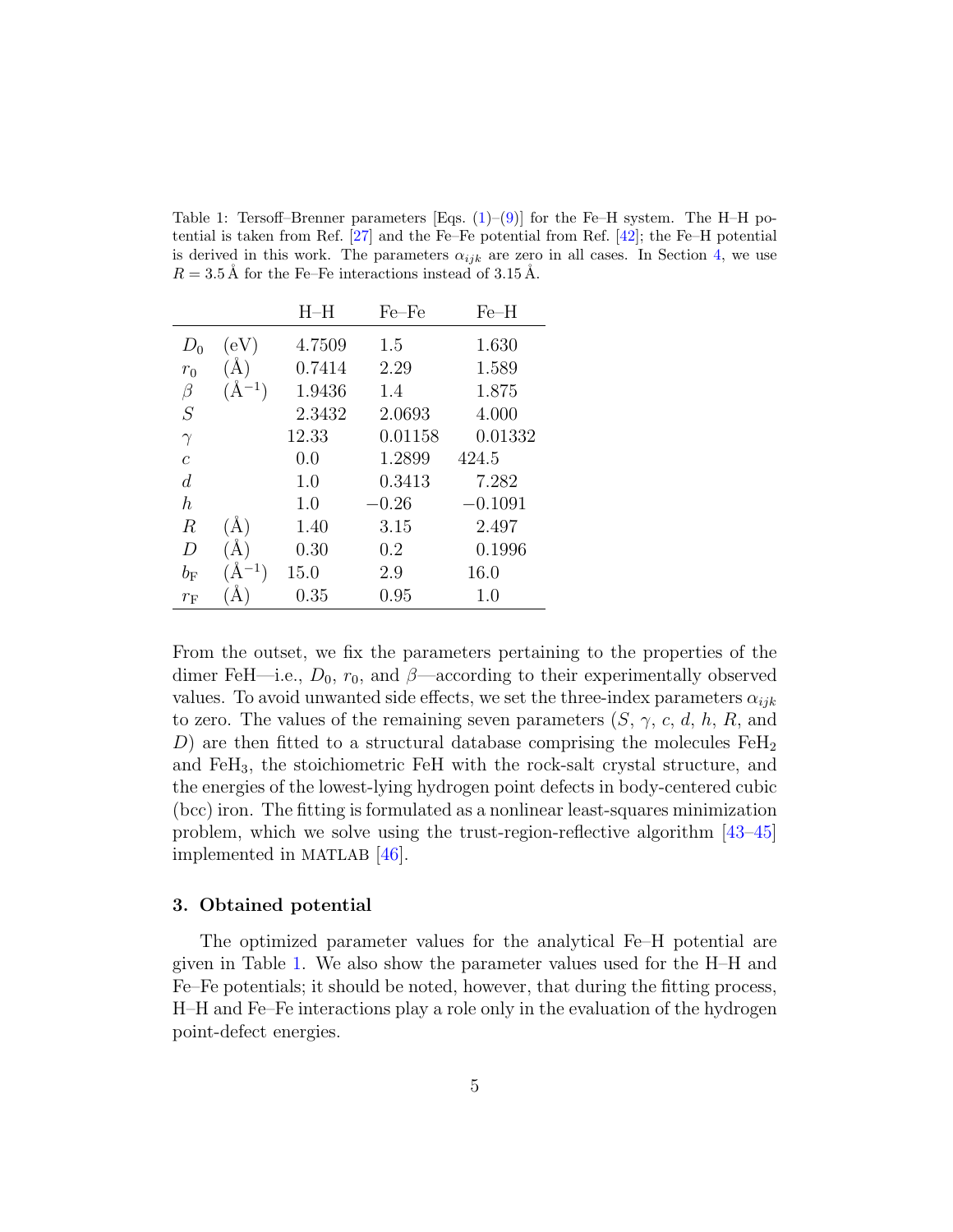Table [2](#page-6-0) presents the fitting database together with the results from the analytical potential. The potential exactly reproduces the experimentally observed dimer properties that are also in good agreement with all the ab *initio* calculations. For the linear trimer  $F \nE H_2$ , the experimentally measured bond lengths in Refs. [\[47\]](#page-19-14) and [\[48\]](#page-20-0) are, respectively, 1.1% and 2.1% greater than the analytical prediction, while differing from each other by roughly the same relative amount. The analytical potential yields a bond length for the trigonal planar  $F_1F_3$  molecule that falls between the values given by the different *ab initio* calculations. The lattice constant *a*, bulk modulus  $B$ , and its pressure derivative  $B'$  for the rock-salt FeH are also in line with the DFT results.

Table [3](#page-7-1) lists the formation energies of hydrogen point defects as obtained using DFT and our analytical potential. The formation energies are defined as

$$
E_{\rm f} = E_{\rm def} \left( N_{\rm Fe}, N_{\rm H} \right) - N_{\rm Fe} E_{\rm c} \left( \rm Fe \right) - N_{\rm H} E_{\rm c} \left( \rm H \right), \tag{10}
$$

where  $E_{\text{def}}(N_{\text{Fe}}, N_{\text{H}})$  is the total cohesive energy of the defect-containing cell with  $N_{\text{Fe}}$  iron and  $N_{\text{H}}$  hydrogen atoms;  $E_{\text{c}}$  (Fe) and  $E_{\text{c}}$  (H) are the atomic cohesive energies of bcc iron and the  $H_2$  molecule, respectively. For the an-alytical potentials of Table [1,](#page-4-1)  $E_c$  (Fe) = -4.280 eV and  $E_c$  (H) = -2.375 eV. A summary of the DFT methods is provided in the Appendix.

Due to the low solubility and high mobility of hydrogen in iron, as well as the high probability of trapping at defect sites at low temperatures, little direct evidence for the site occupancy exists. Indirect evidence indicates that H resides in the tetrahedral (T) site of bcc Fe, with an experimental value of  $0.296 \text{ eV}$  per atom for the dissolution energy of H in Fe [\[59\]](#page-20-1). According to the DFT results in Table [3,](#page-7-1) the T site is more stable, both for the unrelaxed and relaxed structures. The DFT calculations also indicate that the octahedral (O) site occupancy gains significantly more stabilization from lattice distortion than the T site does. This is because the O site undergoes a greater structural distortion than the T site, which can be understood heuristically by considering the sizes of the two sites: Using the lattice constant  $a_{\text{Fe}} = 2.86 \text{ Å}$ , the radii of the T and O sites are  $0.36 \text{ Å}$  and  $0.19 \text{ Å}$ , respectively. The hydrogen atom has a covalent radius of  $0.37 \text{ Å}$ , so it fits better in the T site and causes smaller lattice distortions than in the O site. The same argument also explains why the energy of the substitutional defect decreases only slightly when relaxed. The analytical potential qualitatively reproduces this behavior and yields very good quantitative agreement for all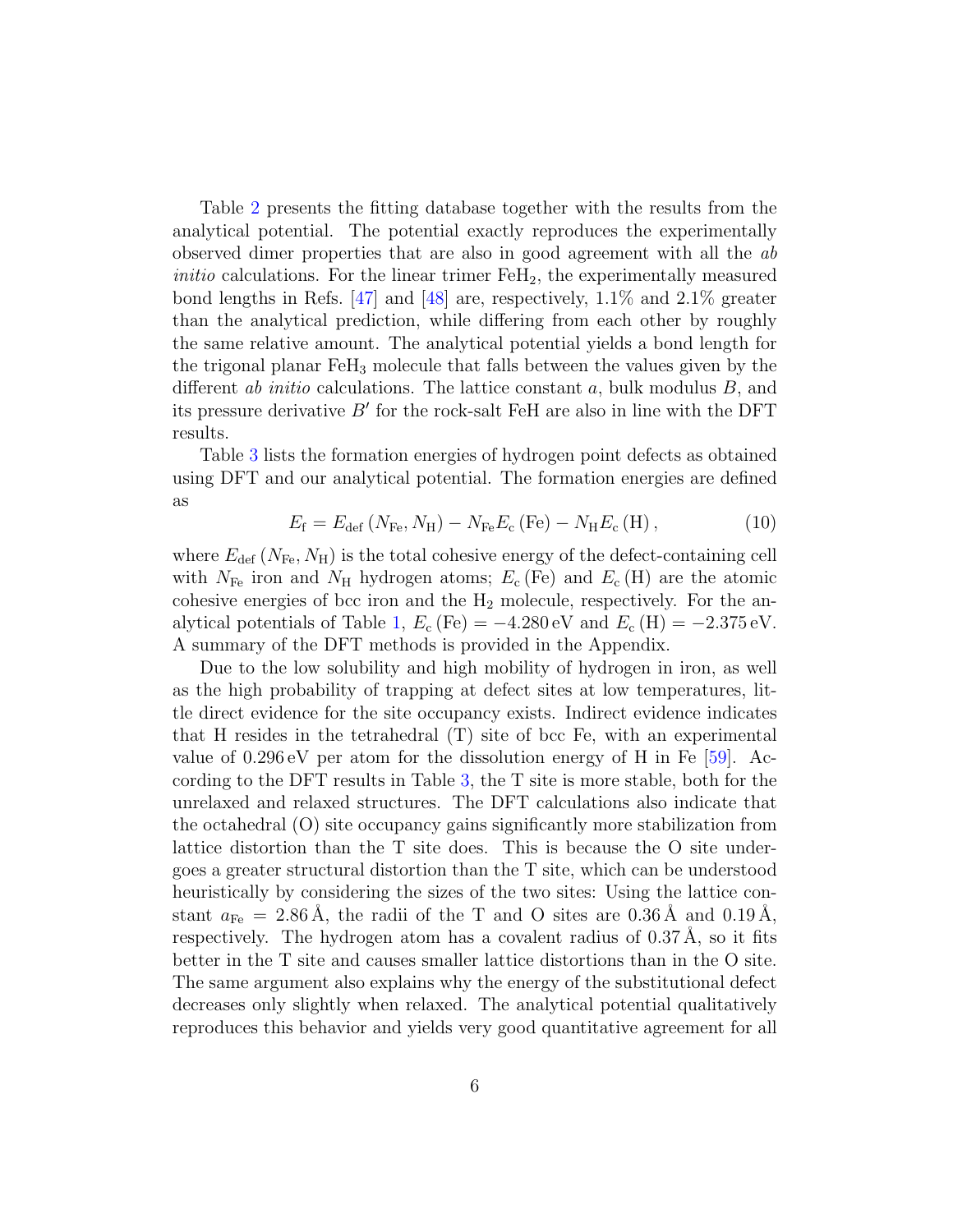<span id="page-6-0"></span>Table 2: Properties of the Fe–H molecular and rock-salt phases as obtained from experiments, ab initio calculations, and the analytical potential (AP) derived in this work. The notation is as follows:  $r<sub>b</sub>$ , bond length; k, wave number for the ground-state vibrational frequency;  $E_c/N$ , cohesive energy per atom; a, lattice constant; B, bulk modulus; B', pressure derivative of the bulk modulus. For the abbreviations of the ab initio methods, see Table [A.4](#page-17-0) in the appendix.

|                  |                 | Expt.               | <i>Ab initio</i> calculations |              |               | AP       |
|------------------|-----------------|---------------------|-------------------------------|--------------|---------------|----------|
| FeH              |                 |                     | $CI/ECP$ [49]                 | $MRCP4$ [50] | $MRSDCI$ [50] |          |
| $r_{\rm b}$      | $(\check{A})$   | $1.589^{\rm a}$     | 1.578                         | 1.596        | 1.582         | 1.589    |
| $E_{\rm c}/N$    | (eV)            | $-0.815^{\rm b}$    | $-0.71$                       | $-0.90$      | $-0.94$       | $-0.815$ |
| $\boldsymbol{k}$ | $\rm (cm^{-1})$ | $1774$ <sup>c</sup> | 1701                          | 1735         | 1778          | 1774     |
| $FeH2$ linear    |                 |                     | $CASSCF$ <sup>[51]</sup>      | CI[51]       | $B3LYP$ [52]  |          |
| $r_{\rm b}$      | $(\AA)$         | 1.648 <sup>d</sup>  | 1.746                         | 1.689        | 1.645         | 1.630    |
| $E_c/N$          | (eV)            |                     |                               |              |               | $-0.875$ |
|                  |                 |                     |                               |              |               |          |
| $FeH3$ planar    |                 |                     | UHF $[53]$                    | MBPT4 $[53]$ | $CCSDT$ [53]  |          |
| $r_{\rm b}$      | $(\AA)$         |                     | 1.667                         | 1.603        | 1.609         | 1.619    |
| $E_c/N$          | (eV)            |                     |                               |              |               | $-1.044$ |
| FeH rock salt    |                 |                     | USPEX $[54]$                  | MBPP $[55]$  | $FLAPW$ [55]  |          |
| $\overline{a}$   | (A)             |                     | 1.828                         | 1.839        | 1.833         | 1.839    |
| $E_{\rm c}/N$    | (eV)            |                     |                               |              |               | $-3.518$ |
| В                | (GPa)           |                     | 270.8                         | 216          | 200           | 238.9    |

 $^{\rm a}$  Balfour  $et$   $al.$  [\[56\]](#page-20-9)

<sup>b</sup> Schultz and Armentrout [\[57\]](#page-20-10)

 $^{\rm c}$  Stevens  ${\it et \ al.}$  [\[58\]](#page-20-11)

<sup>d</sup> Körsgen et al.  $\boxed{47}$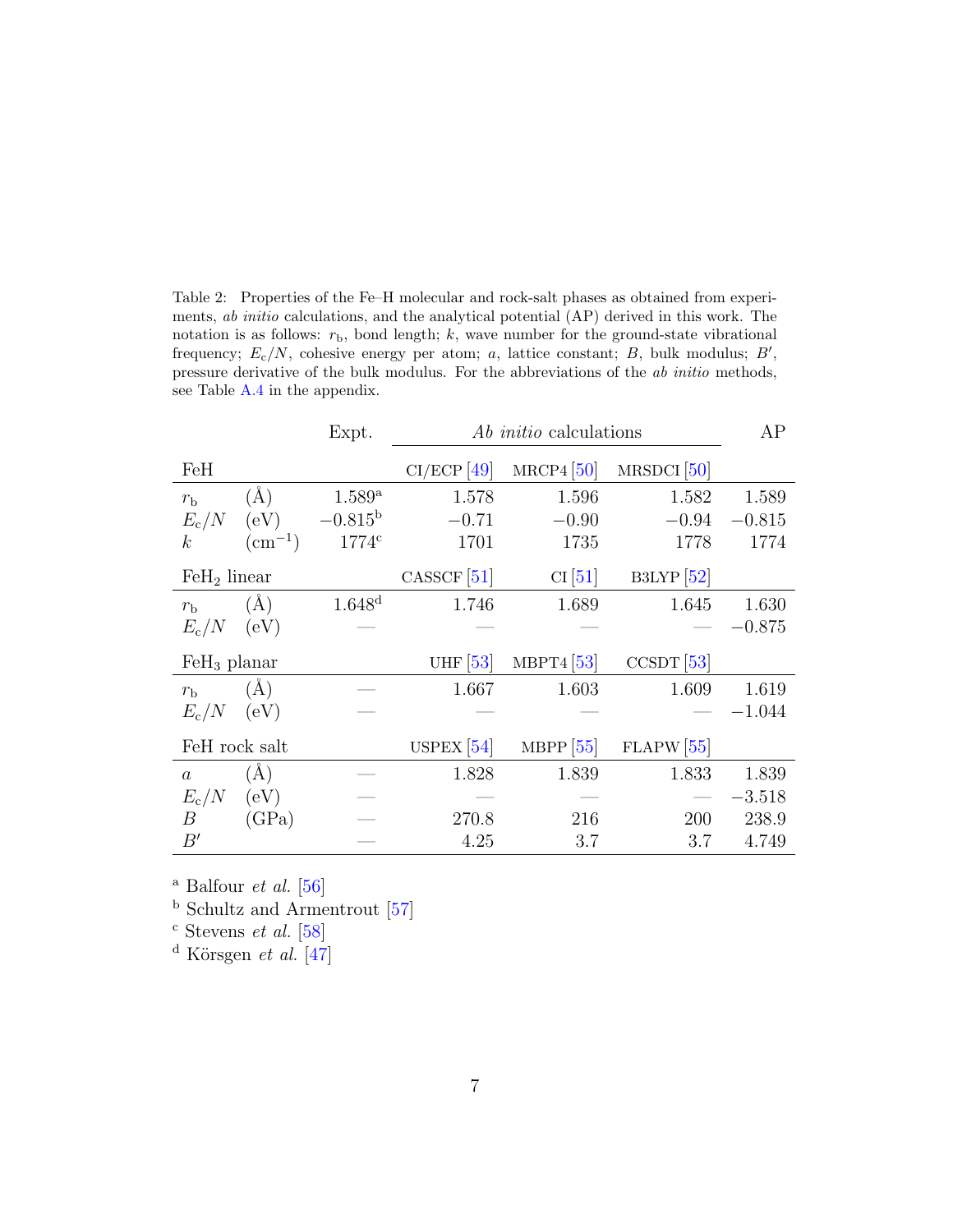<span id="page-7-1"></span>Table 3: Experimental and theoretical formation energies  $E_f$  in units of eV for the most relevant hydrogen point defects in bcc iron: the tetrahedral (T) and octahedral (O) interstitials and the substitutional defect. Theoretical values are given for both unrelaxed and relaxed atomic configurations. The penultimate column lists our DFT results, and the last column shows the values calculated from our analytical potential (AP). For the DFT methods, see the appendix.

|                      | DFT calculations |            |             |         |       |
|----------------------|------------------|------------|-------------|---------|-------|
| Defect               | Expt. $[59]$     | PAW $[60]$ | USPP $[61]$ | This w. | AP    |
| Unrelaxed T interst. |                  | 0.29       |             | 0.484   | 0.515 |
| Relaxed T interst.   | 0.296            | 0.20       | 0.30        | 0.234   | 0.240 |
| Unrelaxed O interst. |                  | 0.76       |             | 0.822   | 1.186 |
| Relaxed O interst.   |                  | 0.33       |             | 0.259   | 0.256 |
| Unrelaxed substit.   |                  |            |             | 2.855   | 4.027 |
| Relaxed substit.     |                  |            |             | 2.526   | 3.145 |

three *relaxed* defect energies.

Regarding the diffusion of hydrogen in bcc iron, Jiang and Carter [\[60\]](#page-20-12) used DFT to obtain the Arrhenius equation for the diffusion coefficient,  $D_{\text{diff}} = D_{\text{diff}}^{(0)} \exp(-E_a/k_B T)$ , where  $D_{\text{diff}}^{(\bar{0})} = 1.5 \times 10^{-7} \,\text{m}^2\text{s}^{-1}$  and the zeropoint-energy-corrected activation energy  $E_a = 0.042 \text{ eV}$  corresponds to direct hopping between two neighboring T sites. Our DFT calculations yield  $E_a = 0.044$  eV for the same transition path [\[62\]](#page-20-14). On the other hand, since H is easily trapped by impurities in Fe, the diffusion coefficients of H in Fe from laboratory measurements show a large scatter: Hayashi and Shu [\[63\]](#page-20-15) compile experimental values of  $E_a$  in the range from  $0.035 \,\text{eV}$  to  $0.142 \,\text{eV}$ . Using our analytical potential and the nudged elastic band method [\[64\]](#page-20-16), we get  $E_a = 0.112 \text{ eV}$  for the nearest-neighbor  $T \rightarrow T$  path. This value and the two DFT results all fall within the experimental range.

#### <span id="page-7-0"></span>4. Effect of hydrogen on tensile testing of iron

As a demonstration of possible applications of the derived Fe–H potential (Table [1\)](#page-4-1), we employ it in MD simulations [\[65\]](#page-20-17) to investigate the effect of hydrogen impurity atoms on the stress–strain response of crystalline iron subjected to uniaxial tensile stress. We consider two types of computational cells of  $N_{\text{Fe}} = 8640$  iron atoms, one consisting of a regular bcc lattice of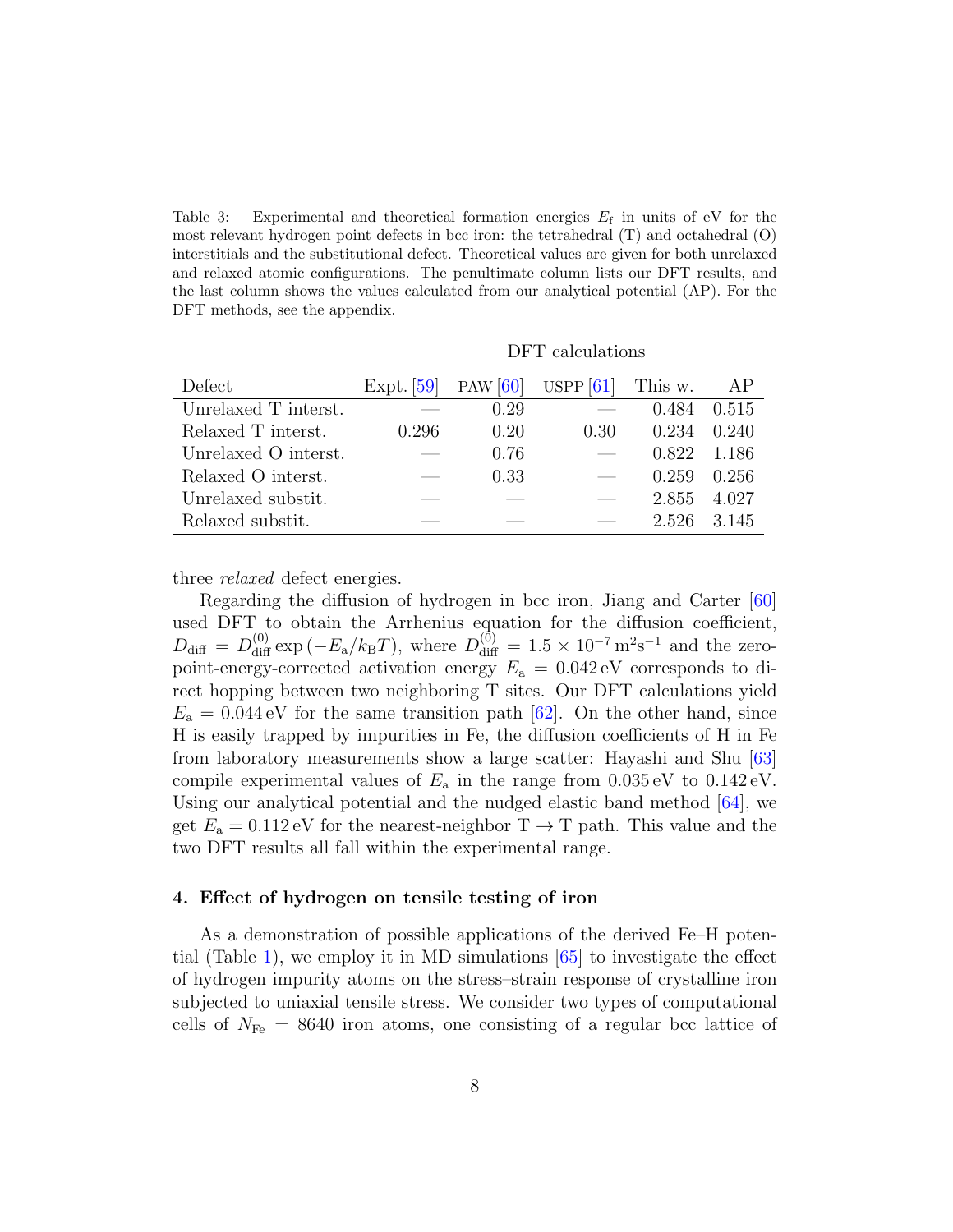

<span id="page-8-0"></span>Figure 1: (a) Perspective and (b) side views of the computational cell used for the grainboundary system with an atomic hydrogen concentration of 2.0%. Iron atoms ( $N_{\text{Fe}}$  = 8640) are shown in gray (light) and hydrogen atoms  $(N_H = 260)$  in blue (dark). The dimensions of the cell are  $34 \text{ Å} \times 38 \text{ Å} \times 78 \text{ Å}$ , and periodic boundary conditions are imposed in all three directions. The cell contains symmetric tilt boundaries in its top/bottom and middle sections. (b) Neighboring grains are tilted about the  $z$  axis by the angle  $\angle POR = 53.13°$  with respect to each other; the vectors  $\overrightarrow{OP}$  and  $\overrightarrow{OR}$  correspond to equivalent lattice directions in the adjacent grains. The vector  $\overrightarrow{OQ}$  lies along the grain boundary.

 $12 \times 12 \times 30$  unit cells and one containing a bcc bicrystal with a grainboundary plane (001) at its center; the latter is illustrated [\[66\]](#page-21-0) in Fig. [1.](#page-8-0) Both cells have  $a_{Fe} = 2.86$  Å, and periodic boundary conditions are imposed in all three directions. The axis and angle of rotation for the grain boundary are chosen as [100] and 53.13◦ , so that due to the periodic boundary conditions, the structure corresponds to a stack of symmetric tilt boundaries with a separation distance of  $\sim$ 39 Å and a grain-boundary energy of  $[E_{cell} - N_{Fe}E_c$  (Fe)]  $/2A = 6.49 \,\mathrm{Jm^{-2}}$ , where  $E_{cell}$  is the total energy of the computational cell and  $A = 286 \text{ Å}^2$  is its cross-sectional area perpendicular to the [001] direction. In crystallographic notation [\[67\]](#page-21-1), the grain boundary can be described as  $53.13^{\circ} [100] (0\overline{1}\overline{2}) / (0\overline{1}2)$ .

To introduce the impurities into system, we randomly place a variable number  $N_{\rm H}$  of hydrogen atoms into the computational cell, subject to the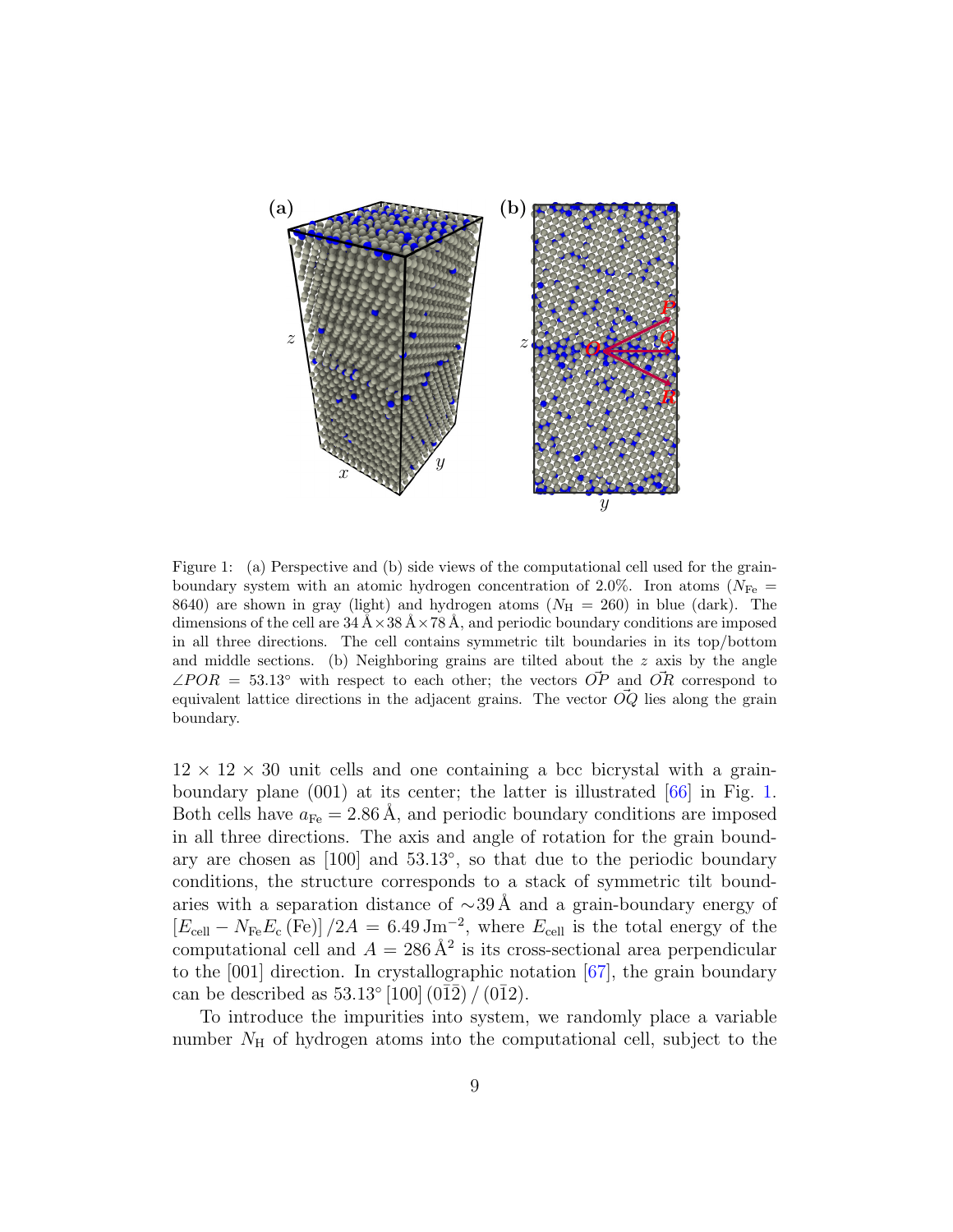condition that the added atoms are at a minimum distance of  $1.55 \text{ Å}$  from the already existing atoms. For  $N_{\rm H}$ , we use the values 87, 174, 260, 346, 432, 519, 605, 691, 778, and 864, which corresponds to atomic hydrogen concentrations [defined as  $n = N_{\rm H}/(N_{\rm Fe} + N_{\rm H})$ ] of 0.0%, 1.0%, 2.0%, 2.9%, 3.9%, 4.8%, 5.7%, 6.5%, 7.4%, 8.3%, and 9.1%, respectively. We let the stresses in the hydrogen-containing cell relax to zero by evolving the system for 20 ps at 300 K while applying the Berendsen pressure control [\[68\]](#page-21-2) in all directions.

Next, exertion of uniaxial tension in the z direction is modeled in a quasistatic, stepwise manner: First, we increase the length  $L<sub>z</sub>$  of the simulation box by  $0.02 \text{ Å}$ , scaling the z coordinates of all atoms by the ratio of the new and previous  $L_z$ . Second, we evolve the system for 50 ps with fixed  $L_z$ , while applying the Berendsen pressure control in the  $x$  and  $y$  directions and the Berendsen temperature control [\[68\]](#page-21-2) at 300 K, and extract the axial normal stress  $\sigma_{zz}$  as a time average over the last 25 ps. These two steps are repeated 500 times, resulting in a maximum strain of 11–13%. We carry out the whole procedure for different values of  $N_{\rm H}$  and average the results for each  $N_{\rm H}$  over ten independent initial configurations of H atoms.

Since the tensile-test simulations are carried at 300 K, we have increased the value of the cutoff parameter R for the Fe–Fe potential  $[42]$  to 3.5 Å from the original  $3.15 \text{ Å}$ . Otherwise, the second-nearest neighbors of the bcc iron would—due to thermal vibrations—experience the onset of the cutoff function [Eq. [\(8\)](#page-3-1)], resulting in an unphysical increase in the Young's modulus of elasticity  $E = \sigma_{zz}/\varepsilon_{zz}$ , where  $\varepsilon_{zz}$  denotes the normal tensile strain. By extending R to the middle of the second- and third-nearest-neighbor distances, this effect is avoided.

Figure  $2(a)$  $2(a)$  shows the average stress-strain curves for the regular monocrystalline (bulk) bcc iron, for six different atomic hydrogen concentrations. Figure [2\(](#page-10-0)b) depicts the corresponding curves for the grain-boundary system, and Fig. [3](#page-11-0) combines data from the two configurations.

To quantify the stress–strain response in the linear, elastic regime, we determine the Young's modulus  $E$  at different values of the hydrogen concentration n. This is done by performing a linear least-squares fit to each of the stress–strain curves in Fig. [2.](#page-10-0) In the case of the bulk system, we use the fitting intervals  $\varepsilon_{zz} \in [0, 0.010]$  for  $n < 2\%$ , [0.010, 0.020] for  $1\% < n < 3\%$ , and  $[0.015, 0.025]$  for  $n > 3\%$ ; for the grain-boundary system, they are  $\varepsilon_{zz} \in [0, 0.010]$  for  $n < 6\%$  and  $[0.005, 0.015]$  for  $n > 6\%$ . The reason for not always starting the fitting interval from zero strain is that due to the high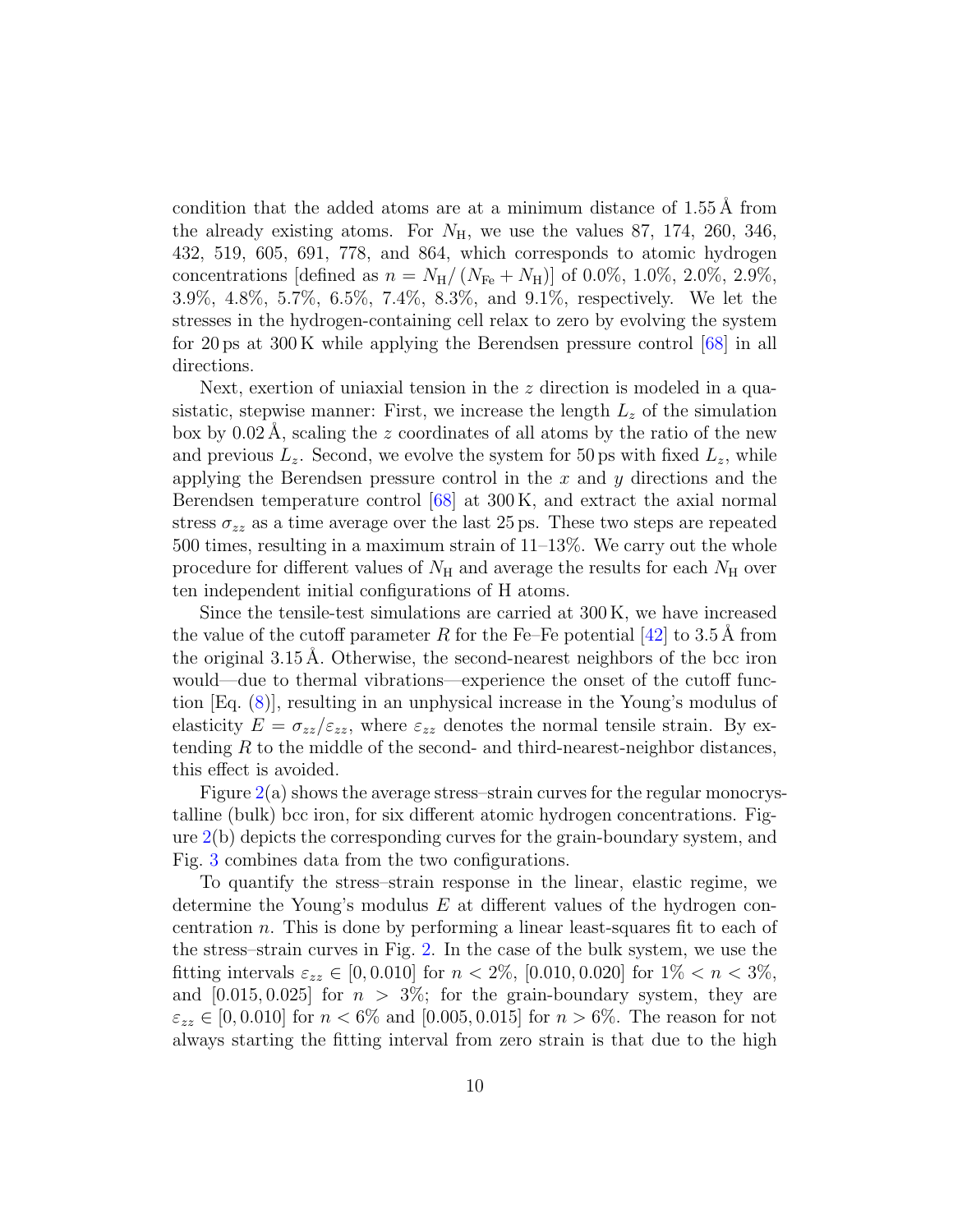

<span id="page-10-0"></span>Figure 2: Uniaxial nominal stress  $\sigma_{zz}$  as a function of normal tensile strain  $\varepsilon_{zz}$  for (a) monocrystalline bulk iron and (b) an iron bicrystal with a symmetric tilt boundary (Fig. [1\)](#page-8-0). The legend shows the atomic hydrogen concentration for each curve. Uniaxial tension is exerted along the z axis, perpendicular to the grain-boundary plane.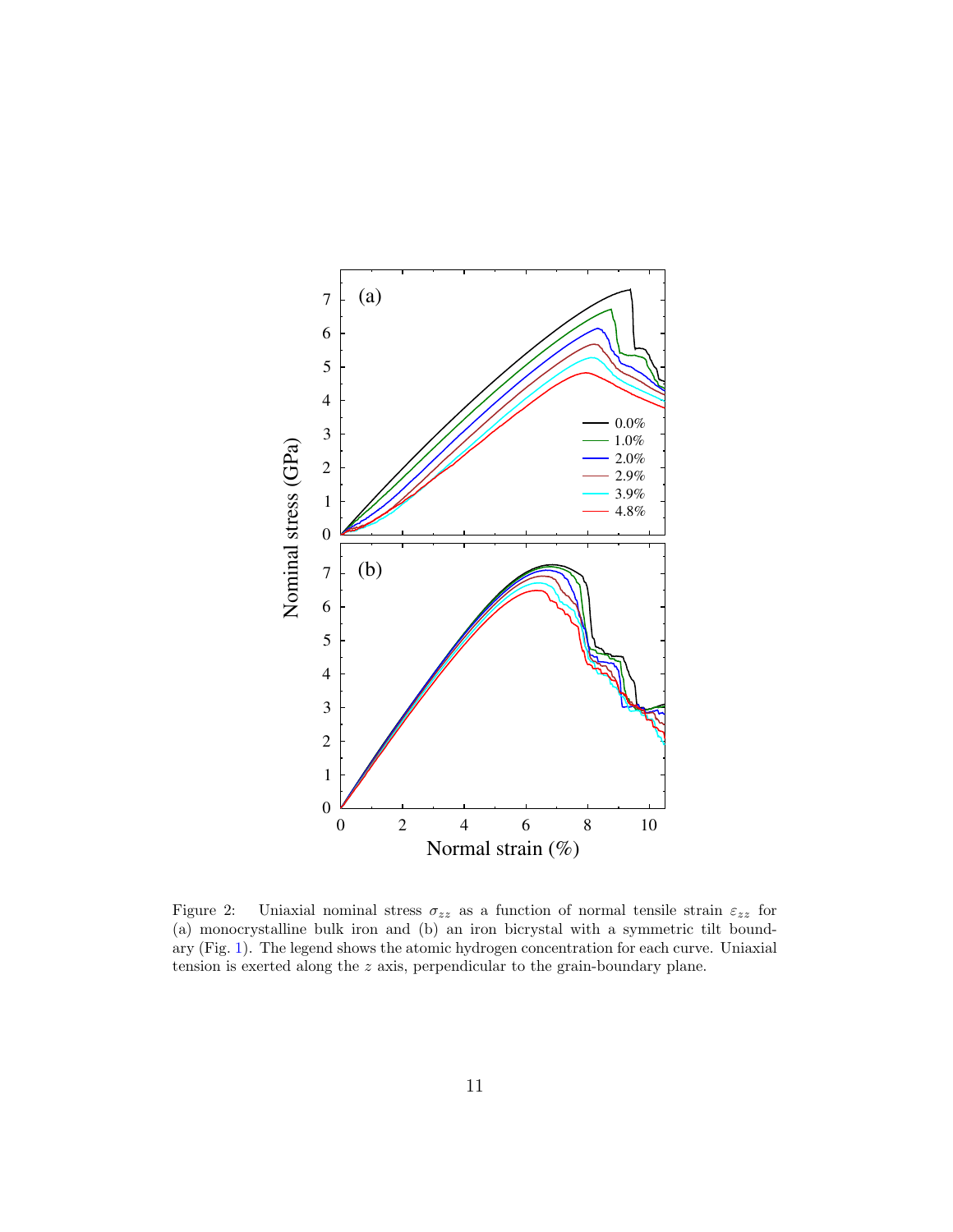

<span id="page-11-0"></span>Figure 3: Comparison of the uniaxial stress–strain responses of bulk [see Fig.  $2(a)$  $2(a)$ ] and grain-boundary [Fig. [2\(](#page-10-0)b)] iron crystals for atomic hydrogen concentrations of  $0\%$  and 4.8%.

mobility of hydrogen in iron, there was some reorganization of the hydrogen atoms during the first few steps of the stretching procedure, producing nonlinear stress-strain behavior. As can be seen from Fig.  $2(a)$  $2(a)$ , the nonlinearity is particularly pronounced for bulk samples with large n.

Figure [4\(](#page-13-0)a) shows the obtained Young's moduli at 300 K for  $n \in [0, 0.1]$  [\[69\]](#page-21-3). The error bars are calculated as the standard deviation of each set of ten simulations. Considering first pure iron at  $0K$ , its Young's moduli can be determined directly from the elastic moduli predicted by the potential [\[42,](#page-19-10) [70\]](#page-21-4). This gives the values 115 GPa for the bulk bcc and 164 GPa for a bcc system in which the lattice is rotated by the same angle and in the same direction as in our grain-boundary system. When the temperature is increased, the Young's moduli are expected to decrease. For pure iron at  $300 \text{ K}$ , our simulations yield 101 GPa for the bulk and 141 GPa for the grain-boundary system. The experimental value [\[71\]](#page-21-5) for the bulk system at 300 K is 132 GPa [\[72\]](#page-21-6).

For both configurations, hydrogen is observed to induce softening of the material, i.e., to reduce  $E$ . The effect is noticeably stronger for the bulk system: when the hydrogen concentration increases from zero to 9.1%, the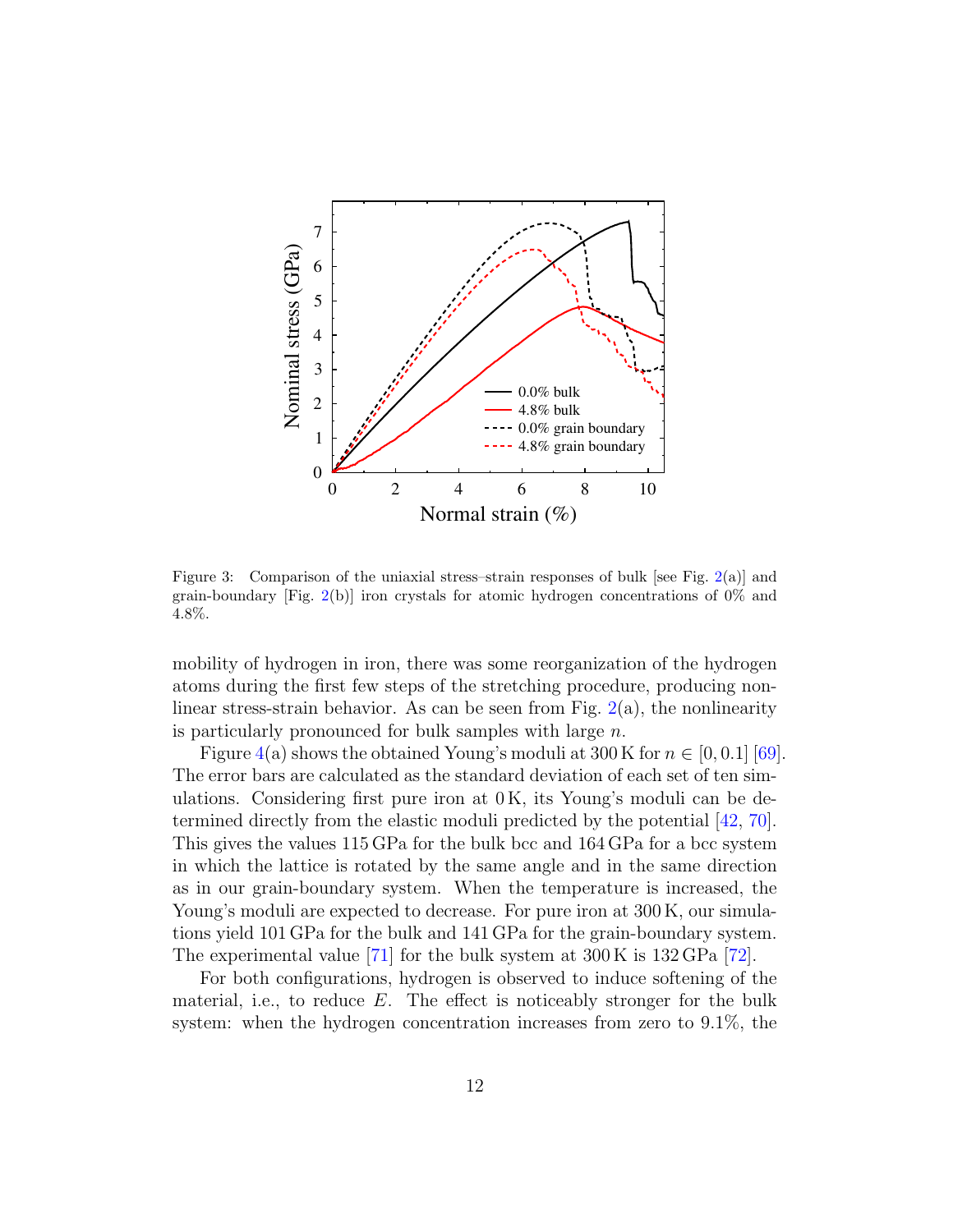Young's modulus of the bulk system decreases by 55%, whereas for the grainboundary system the decrease is only 22%. One possible explanation for this difference is that most of the hydrogen atoms in the grain-boundary system resided within  $5\,\text{\AA}$  from one of the boundaries. Therefore, the concentration of hydrogen in the intact lattice was significantly lower than the nominal hydrogen concentration n (e.g., at  $n = 0.091$  it was less than 4%), while in the bulk system, these two quantities were obviously equal and the H atoms were homogeneously distributed throughout the computational cell.

Let us next investigate the extreme plastic behavior in terms of the tensile strength  $\sigma_{\rm TS}$ , defined as the maximum stress reached by the stressstrain curve. The resulting values for the bulk and grain-boundary crystals are presented as a function of the atomic hydrogen concentration  $n$  in Fig. [4\(](#page-13-0)b). From there, we see that the addition of hydrogen decreases the tensile strength of both configurations. This can be understood by noting that the H atoms introduce disorder in the Fe lattice. As in the case of the Young's modulus, the decrease is more substantial in the bulk than in the grain-boundary system. Without hydrogen, their tensile strengths are approximately equal ( $\sigma_{TS}$  = 7.31 GPa for the bulk and 7.27 GPa for the grain-boundary system). At a hydrogen concentration of 9.1%, however, the tensile strength of the bulk system has decreased by 54%, while in the grainboundary system the decrease is only 29%. The reason for the weaker effect in the grain-boundary system is likely the same as mentioned above for the Young's modulus.

Introduction of hydrogen into the system also modifies the shape of the stress–strain curves near the maximum stress. For pure bulk iron, there is a sudden drop in the stress at 9% strain [Fig. [2\(](#page-10-0)a)]. Visual inspection [\[66\]](#page-21-0) of the simulation system reveals that this is caused by a slip process that creates stacking-fault ribbons extending through the system in the z direction. A similar but less distinct drop occurs for the grain-boundary system  $[Fig. 2(b)].$  $[Fig. 2(b)].$  $[Fig. 2(b)].$ In this case, the stacking fault cannot extend through the whole system because the grain boundary interrupts the crystal structure. The presence of hydrogen smooths the abrupt drops by significantly disturbing the crystal lattice already before the stacking-fault ribbons appear.

#### <span id="page-12-0"></span>5. Discussion

We have developed an analytical Tersoff–Brenner potential for interactions between hydrogen and iron atoms. It was fitted to a set of experimental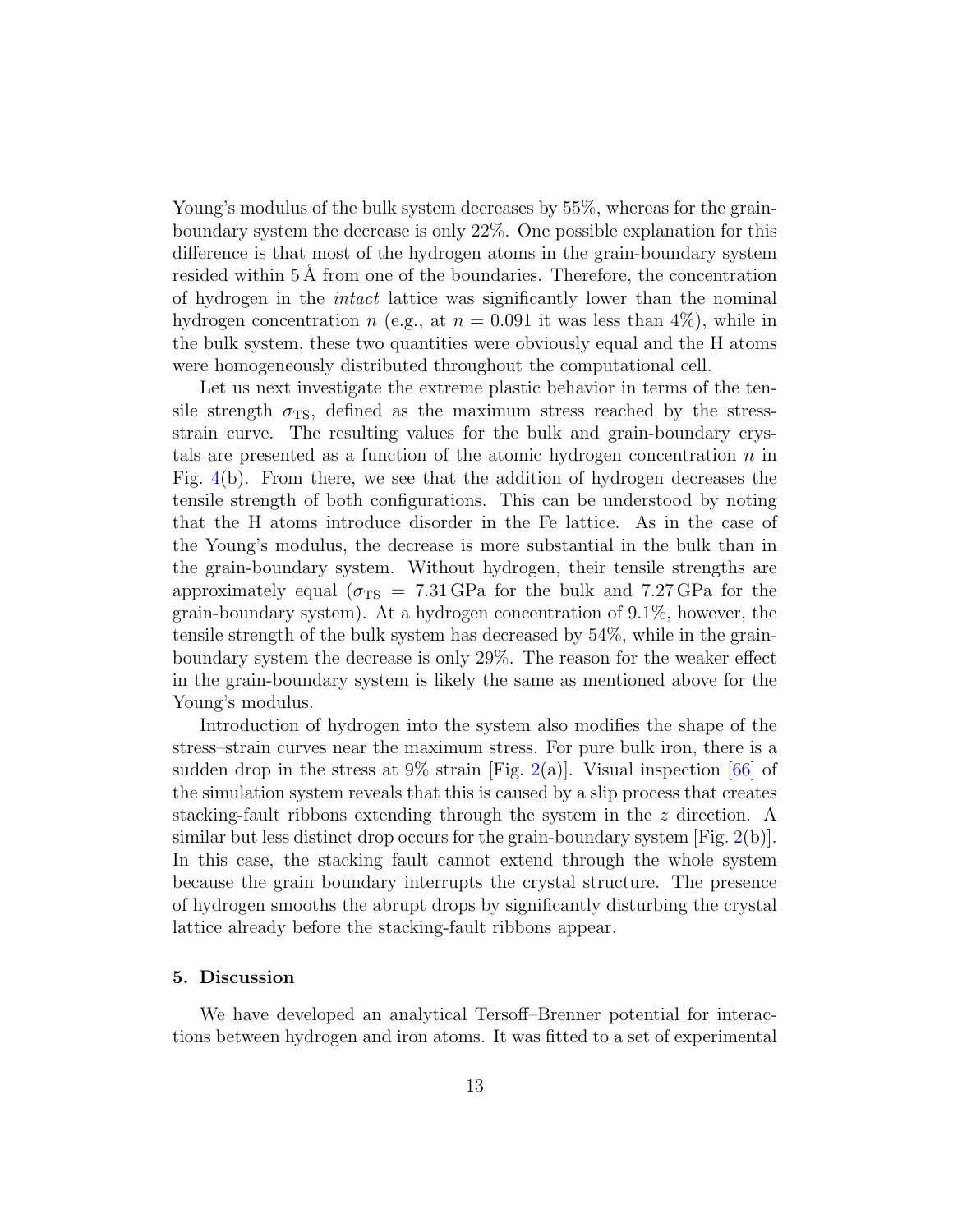

<span id="page-13-0"></span>Figure 4: (a) Young's modulus  $E = \sigma_{zz}/\varepsilon_{zz}$  and (b) the tensile strength  $\sigma_{TS}$  as functions of the atomic hydrogen concentration for bulk bcc iron (triangles) and for the grainboundary system (circles). The error bars are calculated as the standard deviation of ten simulations. The lines are guides to the eye.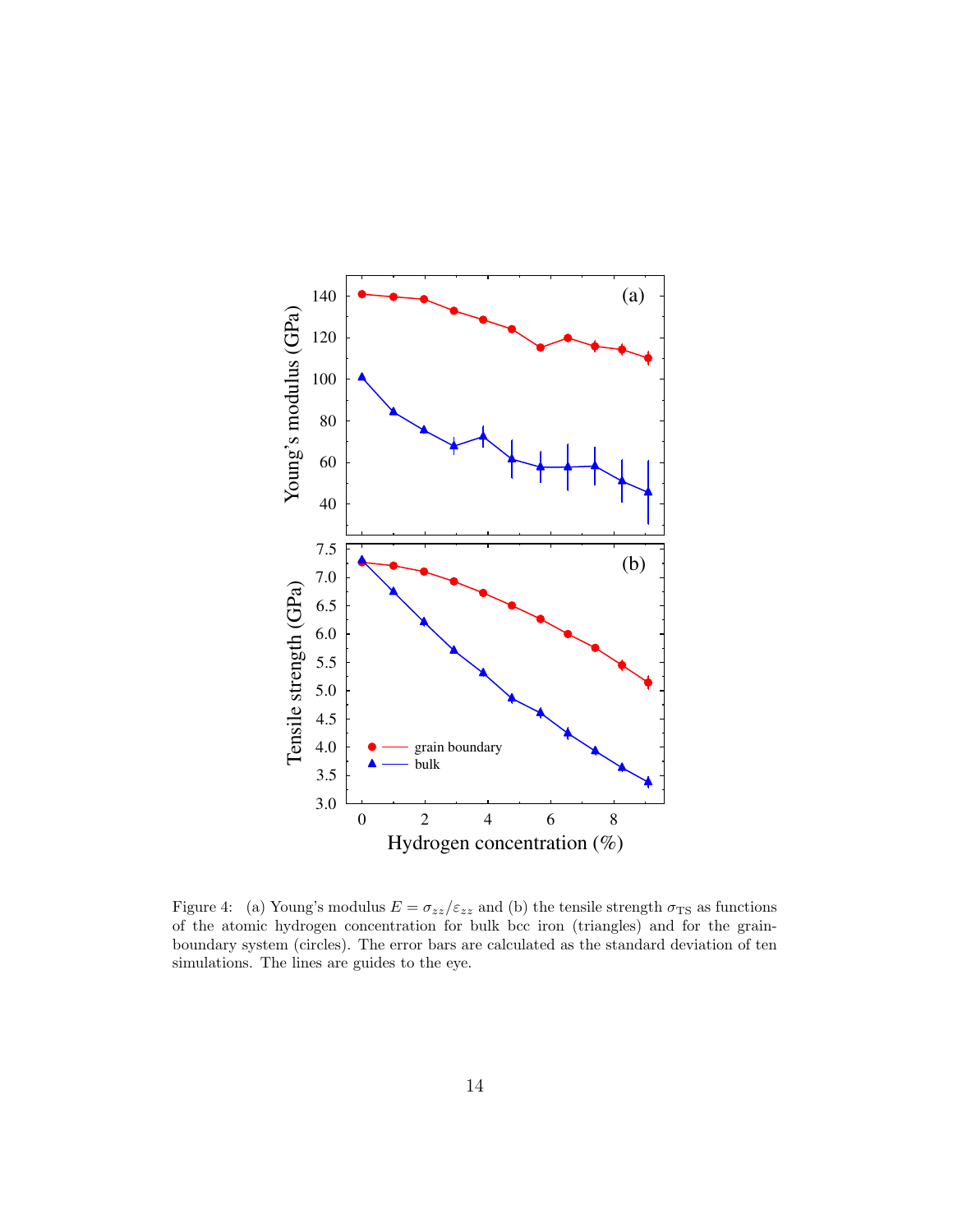and ab initio data on iron hydride molecules, rock-salt-structured crystalline FeH, and hydrogen point defects in iron. The obtained potential reproduces the experimentally measured bond energy, bond length, and ground-state vibrational frequency of the FeH dimer and describes with good accuracy the molecules  $FeH<sub>2</sub>$  and  $FeH<sub>3</sub>$  as well as the rock-salt FeH. The point-defect energies it predicts are also consistent with our own DFT calculations.

The constructed potential enables atomistic computer simulations of a wide range of materials problems involving iron and hydrogen. Since it can also model nonequilibrium phenomena such as sputtering and the formation of mixed materials, the potential is well-suited for MD studies of plasma– wall interactions in fusion reactors. In view of the recent design updates of the ITER reactor, which would result in direct exposure of steel to the fusion plasma [\[17\]](#page-18-0), being able to incorporate both iron and hydrogen into these investigations is an important advancement. With the Fe–H part now available, the only Tersoff–Brenner potential missing from the quaternary Fe–Cr–C–H system is Cr–H, whose development we leave for future work.

In Section [4,](#page-7-0) we applied the potential to tensile-test simulations of iron in two different configurations, a bulk bcc monocrystal and a symmetric tilt boundary, using different concentrations n of hydrogen impurity atoms. The simulations indicated that hydrogen softens iron; i.e., the Young's modulus and the tensile strength decrease when the hydrogen concentration increases. The effect was much stronger in the bulk bcc monocrystal than in the tiltboundary system. This was explained by noting that most of the hydrogen in the grain-boundary system was concentrated near the grain boundaries, thereby leaving the rest of the system depleted in hydrogen in comparison to the bulk system, where hydrogen was homogeneously distributed.

Our simulations demonstrate that the potential can be used to study hydrogen-induced embrittlement phenomena in iron and steel. We emphasize that the current simulation setup is constructed as a simple model system for potential testing. In likely experimental scenarios, most H would (due to its low solubility) be trapped in defects or in grain boundaries. Thus, the potential's prediction of hydrogen-induced grain-boundary weakening is at least qualitatively consistent with the well-known effect of grain-boundary embrittlement by H in steels [\[3](#page-16-6)[–8\]](#page-16-1). Future work could examine this more systematically for other grain boundaries and hydrogen distributions.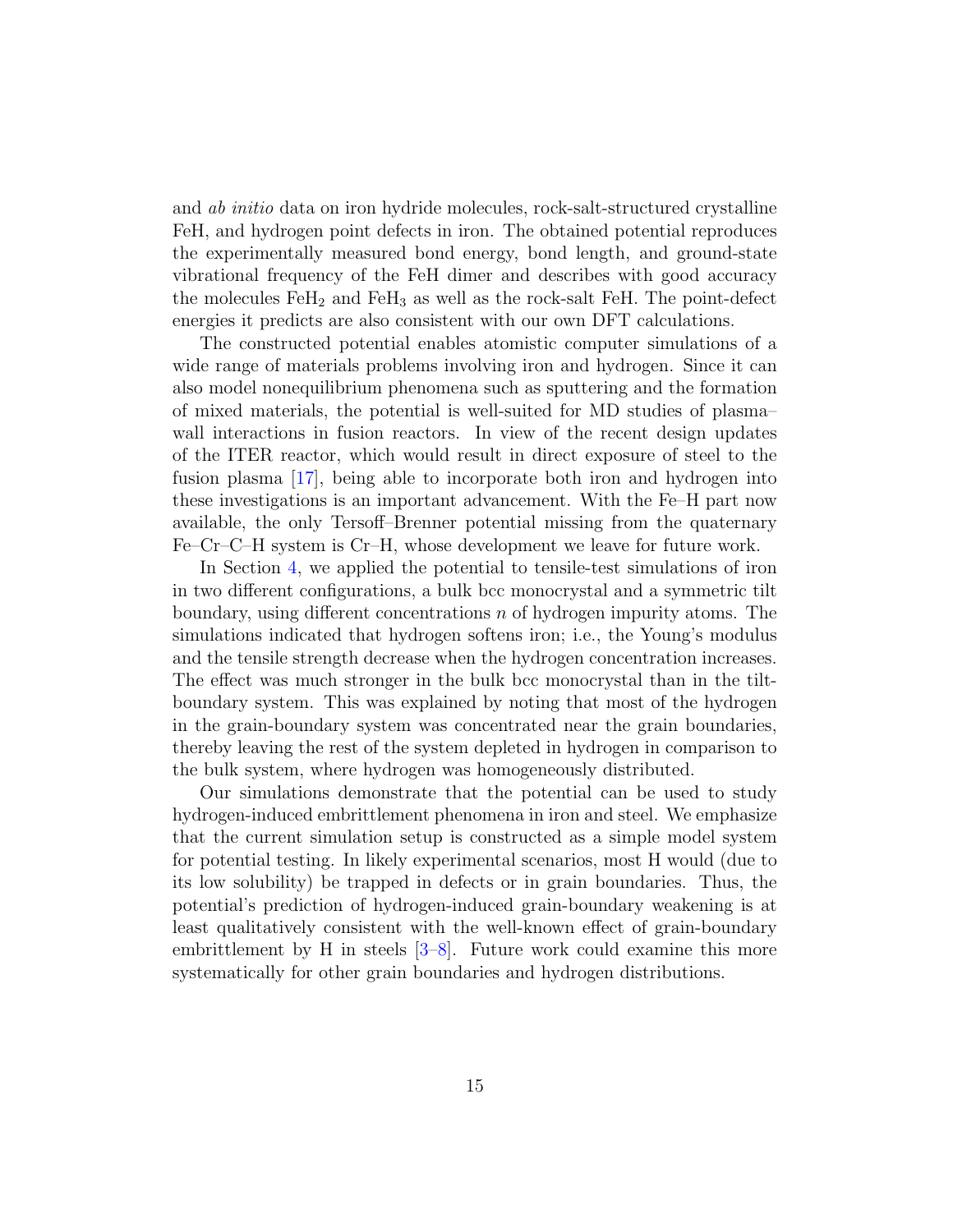#### <span id="page-15-0"></span>6. Summary

We constructed a DFT-based interatomic potential for the Fe–H system in the Tersoff–Brenner formalism. The potential can be directly combined with our previously developed potential for the steel Fe–C system, to enable simulations of hydrocarbon chemistry in steel bulk and at steel surfaces. We applied the new potential to investigating the effect of hydrogen on the mechanical properties of monocrystalline bulk Fe and an Fe bicrystal with a grain boundary. In both cases, hydrogen was found to soften the material, reducing the Young's modulus as well as the tensile strength.

#### Acknowledgments

We thank T. Ahlgren, C. Björkas, F. Granberg, K. O. E. Henriksson, A. Lasa, and M. Nagel for insightful discussions. We are grateful for the computational resources granted by the CSC – IT Center for Science in Espoo, Finland. P. Kuopanportti acknowledges financial support from the Emil Aaltonen Foundation, the Finnish Cultural Foundation, the Magnus Ehrnrooth Foundation, and the Technology Industries of Finland Centennial Foundation. E. Hayward and C.-C. Fu thank the ANR-HSynThEx Project and GENCI (x2015096020). This project has been carried out within the framework of the EUROfusion Consortium and has received funding from the European Union's Horizon 2020 research and innovation programme under grant agreement number 633053. The views and opinions expressed herein do not necessarily reflect those of the European Commission.

### Appendix A. Ab initio methods

Here we outline our DFT calculations of the hydrogen point-defect energies in Table [3.](#page-7-1) They were performed with the SIESTA code [\[73\]](#page-21-7), were spin-polarized within the collinear approximation, and used the generalized gradient approximation (GGA) with the Perdew–Burke–Ernzerhof exchangecorrelation functional [\[74\]](#page-21-8). Core electrons were replaced by nonlocal normconserving pseudopotentials, and valence electrons were described by linear combinations of numerical pseudoatomic orbitals. We represented the charge density on a real-space grid with a spacing of  $\sim 0.07$  Å and employed a Methfessel–Paxton smearing [\[75\]](#page-21-9) of 0.3 eV. All calculations used a 128 atom supercell with a  $3 \times 3 \times 3$  k-point grid. Zero-point energy corrections,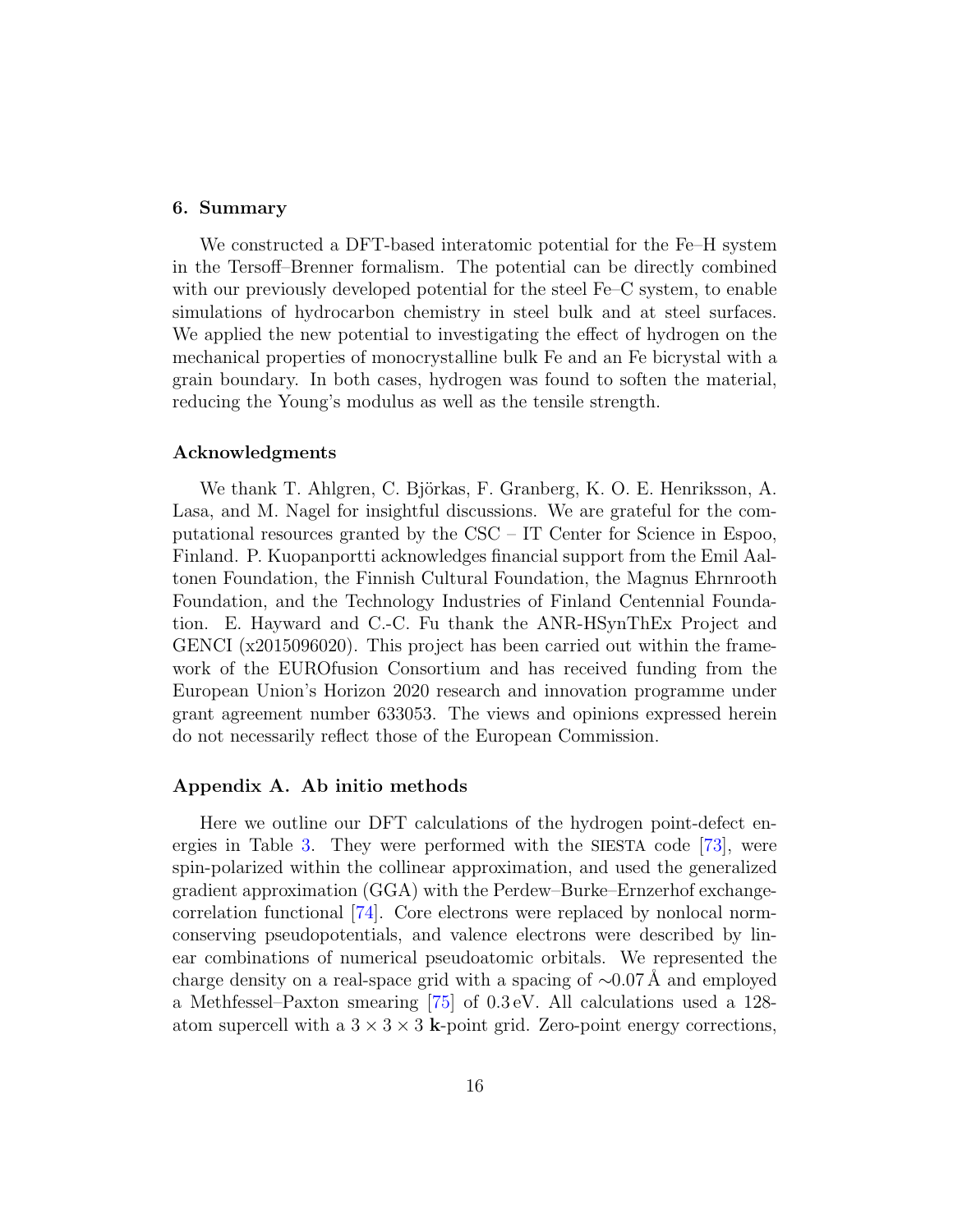calculated for hydrogen within the Einstein approximation, are included in our quoted values.

In Tables [2](#page-6-0) and [3,](#page-7-1) we also employed a number of abbreviations for the ab initio methods used in other studies. The abbreviations are defined in Table [A.4.](#page-17-0)

- <span id="page-16-0"></span>[1] R. Oriani, [Annu. Rev. Mater. Sci.](http://dx.doi.org/10.1146/annurev.ms.08.080178.001551) 8, 327 (1978).
- [2] A. Kimura and H. Kimura, [Mater. Sci. Eng.](http://dx.doi.org/10.1016/0025-5416(86)90355-1) 77, 75 (1986).
- <span id="page-16-6"></span>[3] I. Bernstein, [Mater. Sci. Eng.](http://dx.doi.org/10.1016/0025-5416(70)90073-X) 6, 1 (1970).
- [4] L. Zhong, R. Wu, A. J. Freeman, and G. B. Olson, [Phys. Rev. B](http://dx.doi.org/ 10.1103/PhysRevB.62.13938) 62, [13938 \(2000\).](http://dx.doi.org/ 10.1103/PhysRevB.62.13938)
- [5] M. Nagumo, M. Nakamura, and K. Takai, [Metall. Mater. Trans. A](http://dx.doi.org/10.1007/s11661-001-0265-9) 32, [339 \(2001\).](http://dx.doi.org/10.1007/s11661-001-0265-9)
- [6] Y. Tateyama and T. Ohno, Phys. Rev. B 67[, 174105 \(2003\).](http://dx.doi.org/10.1103/PhysRevB.67.174105)
- [7] W.-T. Geng, A. J. Freeman, G. B. Olson, Y. Tateyama, and T. Ohno, [Mater. Trans.](http://dx.doi.org/ 10.2320/matertrans.46.756) 46, 756 (2005).
- <span id="page-16-1"></span>[8] Z. Tian, J. Yan, W. Hao, and W. Xiao, [J. Phys.: Condens. Matter](http://dx.doi.org/ 10.1088/0953-8984/23/1/015501) 23, [015501 \(2011\).](http://dx.doi.org/ 10.1088/0953-8984/23/1/015501)
- <span id="page-16-2"></span>[9] R. A. Oriani, J. P. Hirth, and M. Smialowski, Hydrogen Degradation of Ferrous Alloys (Noyes Publications, Park Ridge, 1985).
- [10] G. Lovicu, M. Bottazzi, F. D'Aiuto, M. De Sanctis, A. Dimatteo, C. Santus, and R. Valentini, [Metall. Mater. Trans. A](http://dx.doi.org/ 10.1007/s11661-012-1280-8) 43, 4075 (2012).
- [11] M. Koyama, E. Akiyama, and K. Tsuzaki, [Corros. Sci.](http://dx.doi.org/10.1016/j.corsci.2011.09.022) 54, 1 (2012).
- <span id="page-16-3"></span>[12] M. Koyama, E. Akiyama, and K. Tsuzaki, Corros. Sci. 59[, 277 \(2012\).](http://dx.doi.org/10.1016/j.corsci.2012.03.009)
- <span id="page-16-4"></span>[13] H. Alter and C. Weber, [J. Nucl. Mater.](http://dx.doi.org/10.1016/0022-3115(65)90094-2) 16, 68 (1965).
- [14] J. P. Hirth and H. H. Johnson, Corrosion 32[, 3 \(1976\).](http://dx.doi.org/10.5006/0010-9312-32.1.3)
- [15] P. Scott, [J. Nucl. Mater.](http://dx.doi.org/10.1016/0022-3115(94)90360-3) **211**, 101 (1994).
- <span id="page-16-5"></span>[16] L. Greenwood, [J. Nucl. Mater.](http://dx.doi.org/10.1016/0022-3115(94)90004-3) 216, 29 (1994).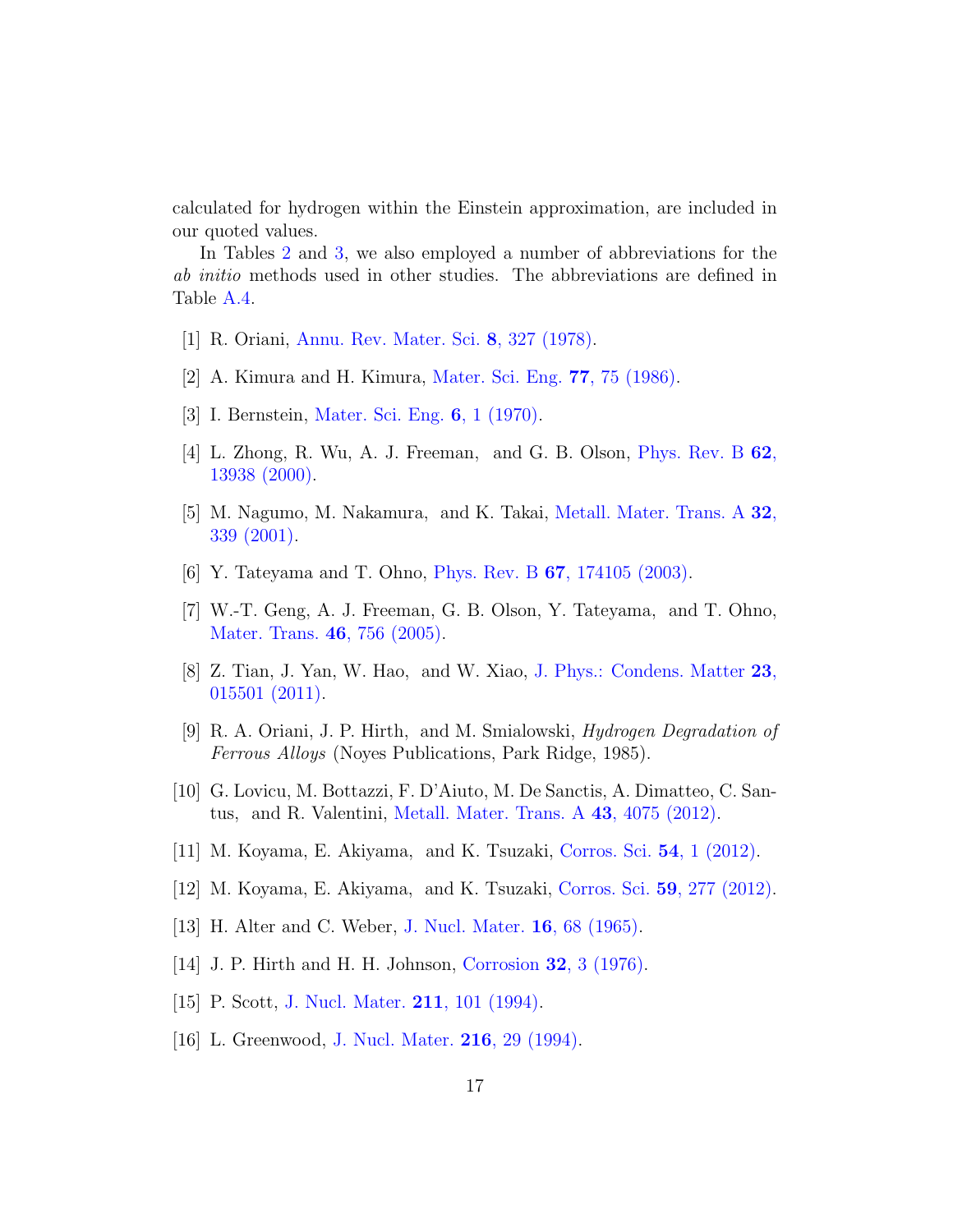<span id="page-17-0"></span>Table A.4: Abbreviations used for the ab initio methods in Tables [2](#page-6-0) and [3](#page-7-1) (in alphabetical order).

| Method        | Description                                                                                           |
|---------------|-------------------------------------------------------------------------------------------------------|
| <b>B3LYP</b>  | Becke's three-parameter hybrid functional [76] with<br>Lee–Yang–Parr correlation functional [77]      |
| CASSCF        | Complete active space self-consistent field                                                           |
| <b>CCSDT</b>  | Coupled-cluster method in singles and doubles approximation<br>with connected triple excitation terms |
| CI            | Configuration interaction                                                                             |
| <b>DFT</b>    | Density functional theory                                                                             |
| ECP           | Energy-adjusted quasi-relativistic effective core potential                                           |
| <b>FLAPW</b>  | Full-potential linear-augmented-plane-wave method with<br>von Barth–Hedin formula [78]                |
| GGA           | Generalized gradient approximation for DFT                                                            |
| <b>MBPP</b>   | Mixed-basis pseudopotentials with Perdew-Zunger<br>parametrization [79] of Ceperley-Alder data $[80]$ |
| MRCP4         | Fourth-order approximation of coupled pair approach                                                   |
| <b>MRSDCI</b> | Single and double excitation multireference CI with Davidson<br>quadruple excitation correction       |
| <b>PAW</b>    | Projector-augmented-wave method within GGA                                                            |
| MBPT4         | Fourth-order many-body perturbation theory restricted to<br>single, double, and quadruple excitations |
| <b>UHF</b>    | Unrestricted Hartree–Fock method                                                                      |
| <b>USPEX</b>  | Evolutionary crystal structure prediction method [81] (GGA)                                           |
| <b>USPP</b>   | Ultrasoft pseudopotentials within GGA                                                                 |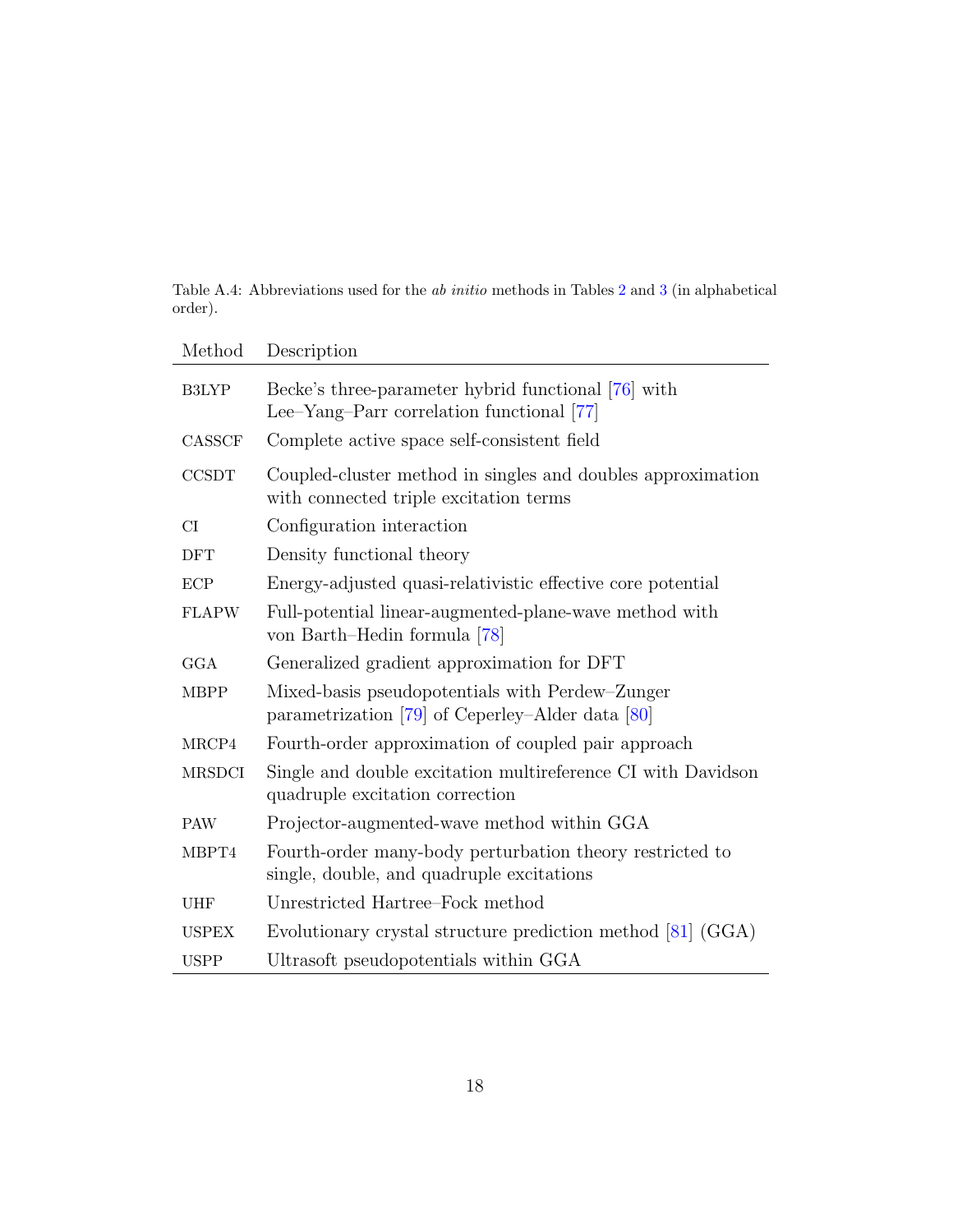- <span id="page-18-0"></span>[17] M. Merola, Public presentation at the 16th International Conference on Fusion Reactor Materials, Oct 21, 2013, Beijing, China.
- <span id="page-18-1"></span>[18] R. S. Averback and T. Diaz de la Rubia, in [Solid State Physics](http://dx.doi.org/10.1016/S0081-1947(08)60193-9), Vol. 51, edited by H. Ehrenfest and F. Spaepen (Academic Press, San Diego, 1998) pp. 281–402.
- <span id="page-18-2"></span>[19] K. Nordlund and F. Djurabekova, [J. Comput. Electr.](http://dx.doi.org/10.1007/s10825-013-0542-z) 13, 122 (2014).
- <span id="page-18-3"></span>[20] P. Keblinski, D. Wolf, S. R. Phillpot, and H. Gleiter, [Phil. Mag. Lett.](http://dx.doi.org/10.1080/095008397179093) 76[, 143 \(1997\).](http://dx.doi.org/10.1080/095008397179093)
- [21] J. Schiøtz, T. Vegge, F. D. Di Tolla, and K. W. Jacobsen, [Phys. Rev.](http://dx.doi.org/10.1103/PhysRevB.60.11971) B 60[, 11971 \(1999\).](http://dx.doi.org/10.1103/PhysRevB.60.11971)
- <span id="page-18-4"></span>[22] E. M. Bringa, A. Caro, Y. Wang, M. Victoria, J. M. McNaney, B. A. Remington, R. F. Smith, B. R. Torralva, and H. Van Swygenhoven, Science **309**[, 1838 \(2005\).](http://dx.doi.org/ 10.1126/science.1116723)
- <span id="page-18-5"></span>[23] E. Salonen, K. Nordlund, J. Tarus, T. Ahlgren, J. Keinonen, and C. H. Wu, Phys. Rev. B **60**[, R14005 \(1999\).](http://dx.doi.org/ 10.1103/PhysRevB.60.R14005)
- <span id="page-18-6"></span>[24] K. Nordlund, C. Björkas, T. Ahlgren, A. Lasa, and A. E. Sand, [J. Phys.](http://dx.doi.org/10.1088/0022-3727/47/22/224018) D 47[, 224018 \(2014\).](http://dx.doi.org/10.1088/0022-3727/47/22/224018)
- <span id="page-18-7"></span>[25] W. D. Callister, Jr., Materials Science and Engineering: An Introduction, 3rd ed. (Wiley, New York, 1993).
- <span id="page-18-8"></span>[26] J. Tersoff, Phys. Rev. B 37[, 6991 \(1988\).](http://dx.doi.org/10.1103/PhysRevB.37.6991)
- <span id="page-18-11"></span>[27] D. W. Brenner, Phys. Rev. B 42[, 9458 \(1990\).](http://dx.doi.org/10.1103/PhysRevB.42.9458)
- <span id="page-18-9"></span>[28] K. Albe, K. Nordlund, and R. S. Averback, [Phys. Rev. B](http://dx.doi.org/10.1103/PhysRevB.65.195124) 65, 195124 [\(2002\).](http://dx.doi.org/10.1103/PhysRevB.65.195124)
- <span id="page-18-10"></span>[29] K. O. E. Henriksson, C. Björkas, and K. Nordlund, [J. Phys.: Condens.](http://dx.doi.org/ doi:10.1088/0953-8984/25/44/445401) Matter 25[, 445401 \(2013\).](http://dx.doi.org/ doi:10.1088/0953-8984/25/44/445401)
- <span id="page-18-12"></span>[30] N. Juslin, P. Erhart, P. Träskelin, J. Nord, K. O. Henriksson, K. Nordlund, E. Salonen, and K. Albe, J. Appl. Phys. 98[, 123520 \(2005\).](http://dx.doi.org/ 10.1063/1.2149492)
- <span id="page-18-13"></span>[31] B.-J. Lee and J.-W. Jang, Acta Mater. 55[, 6779 \(2007\).](http://dx.doi.org/10.1016/j.actamat.2007.08.041)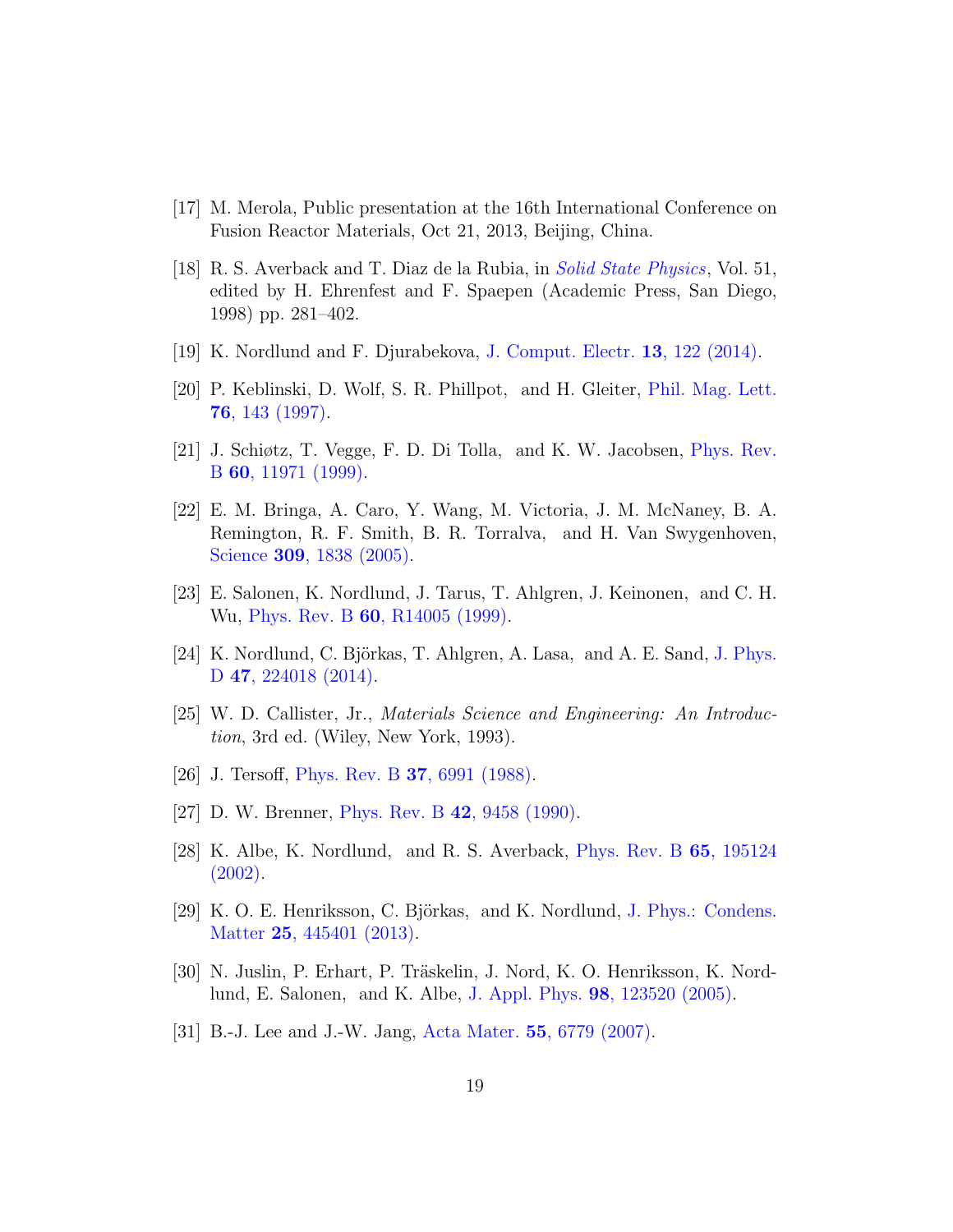- <span id="page-19-0"></span>[32] A. Ramasubramaniam, M. Itakura, and E. A. Carter, [Phys. Rev. B](http://dx.doi.org/10.1103/PhysRevB.79.174101) 79, [174101 \(2009\).](http://dx.doi.org/10.1103/PhysRevB.79.174101)
- <span id="page-19-1"></span>[33] L. Pauling, The Nature of the Chemical Bond (Cornell University Press, Ithaca, 1960).
- <span id="page-19-2"></span>[34] K. Albe, K. Nordlund, and R. S. Averback, [Phys. Rev. B](http://dx.doi.org/10.1103/PhysRevB.65.195124) 65, 195124 [\(2002\).](http://dx.doi.org/10.1103/PhysRevB.65.195124)
- <span id="page-19-3"></span>[35] F. Cleri and V. Rosato, [Phys. Rev. B](http://dx.doi.org/10.1103/PhysRevB.48.22) 48, 22 (1993).
- <span id="page-19-4"></span>[36] M. S. Daw and M. I. Baskes, Phys. Rev. B 29[, 6443 \(1984\).](http://dx.doi.org/10.1103/PhysRevB.29.6443)
- <span id="page-19-5"></span>[37] D. W. Brenner, [Phys. Rev. Lett.](http://dx.doi.org/10.1103/PhysRevLett.63.1022) **63**, 1022 (1989).
- <span id="page-19-6"></span>[38] K. Albe, K. Nordlund, J. Nord, and A. Kuronen, [Phys. Rev. B](http://dx.doi.org/ 10.1103/PhysRevB.66.035205) 66, [035205 \(2002\).](http://dx.doi.org/ 10.1103/PhysRevB.66.035205)
- <span id="page-19-7"></span>[39] J. Nord, K. Albe, P. Erhart, and K. Nordlund, [J. Phys.: Condens.](http://dx.doi.org/ 10.1088/0953-8984/15/32/324) Matter 15[, 5649 \(2003\).](http://dx.doi.org/ 10.1088/0953-8984/15/32/324)
- <span id="page-19-8"></span>[40] K. Nordlund, J. Keinonen, and T. Mattila, [Phys. Rev. Lett.](http://dx.doi.org/10.1103/PhysRevLett.77.699) 77, 699 [\(1996\).](http://dx.doi.org/10.1103/PhysRevLett.77.699)
- <span id="page-19-9"></span>[41] J. F. Ziegler, J. P. Biersack, and U. Littmark, The Stopping and Range of Ions in Matter (Pergamon Press, New York, 1985).
- <span id="page-19-10"></span>[42] M. M¨uller, P. Erhart, and K. Albe, [J. Phys.: Condens. Matter](http://dx.doi.org/10.1088/0953-8984/19/32/326220) 19, [326220 \(2007\).](http://dx.doi.org/10.1088/0953-8984/19/32/326220)
- <span id="page-19-11"></span> $[43]$  J. J. Moré and D. C. Sorensen, [SIAM J. Sci. and Stat. Comput.](http://dx.doi.org/10.1137/0904038) 4, 553 [\(1983\).](http://dx.doi.org/10.1137/0904038)
- [44] R. Byrd, R. B. Schnabel, and G. A. Shultz, [Math. Program.](http://dx.doi.org/10.1007/BF01580735) 40, 247 [\(1988\).](http://dx.doi.org/10.1007/BF01580735)
- <span id="page-19-12"></span>[45] M. A. Branch, T. F. Coleman, and Y. Li, [SIAM J. Sci. Comput.](http://dx.doi.org/10.1137/S1064827595289108) 21, 1 [\(1999\).](http://dx.doi.org/10.1137/S1064827595289108)
- <span id="page-19-13"></span>[46] MATLAB 2014a, The MathWorks, Natick, 2014.
- <span id="page-19-14"></span>[47] H. Körsgen, W. Urban, and J. M. Brown, [J. Chem. Phys.](http://dx.doi.org/10.1063/1.478240) 110, 3861 [\(1999\).](http://dx.doi.org/10.1063/1.478240)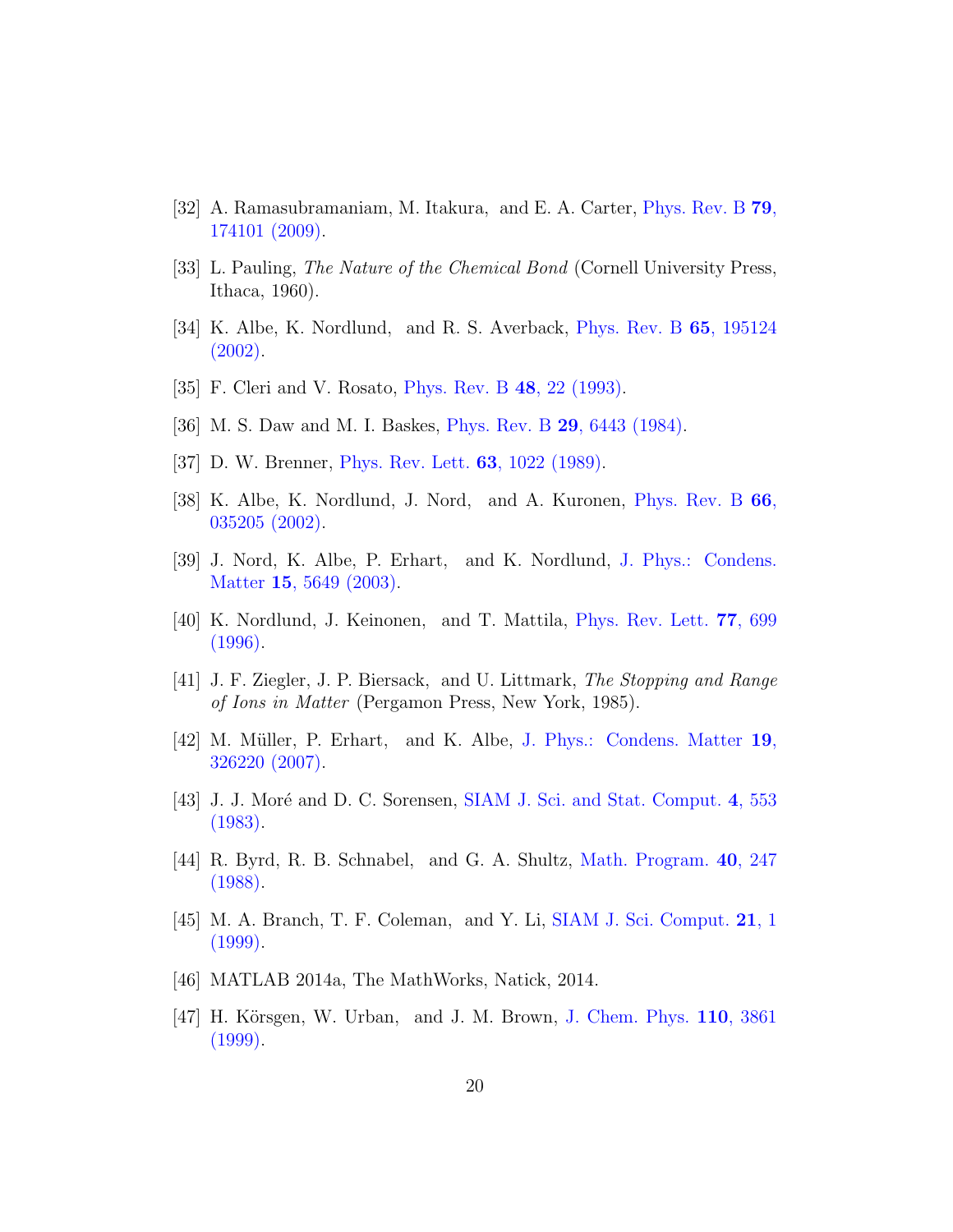- <span id="page-20-0"></span>[48] H. Körsgen, P. Mürtz, K. Lipus, W. Urban, J. P. Towle, and J. M. Brown, [J. Chem. Phys.](http://dx.doi.org/ 10.1063/1.471180) 104, 4859 (1996).
- <span id="page-20-2"></span>[49] M. Sodupe, J. Lluch, A. Oliva, F. Illas, and J. Rubio, [J. Chem. Phys.](http://dx.doi.org/ 10.1063/1.458583) 92[, 2478 \(1990\).](http://dx.doi.org/ 10.1063/1.458583)
- <span id="page-20-3"></span>[50] K. Tanaka, M. Sekiya, and M. Yoshimine, [J. Chem. Phys.](http://dx.doi.org/10.1063/1.1390508) 115, 4558 [\(2001\).](http://dx.doi.org/10.1063/1.1390508)
- <span id="page-20-4"></span>[51] P. Siegbahn, M. R. Blomberg, and C. W. Bauschlicher, Jr., [J. Chem.](http://dx.doi.org/10.1063/1.447771) Phys. 81[, 1373 \(1984\).](http://dx.doi.org/10.1063/1.447771)
- <span id="page-20-5"></span>[52] X. Wang and L. Andrews, [J. Phys. Chem. A](http://dx.doi.org/10.1021/jp806845h) 113, 551 (2008).
- <span id="page-20-6"></span>[53] N. B. Balabanov and J. E. Boggs, [J. Phys. Chem. A](http://dx.doi.org/10.1021/jp9933774) 104, 1597 (2000).
- <span id="page-20-7"></span>[54] Z. G. Bazhanova, A. R. Oganov, and O. Gianola, [Physics—Uspekhi](http://dx.doi.org/10.3367/UFNe.0182.201205c.0521) 55, [489 \(2012\).](http://dx.doi.org/10.3367/UFNe.0182.201205c.0521)
- <span id="page-20-8"></span>[55] C. Elsässer, J. Zhu, S. Louie, M. Fähnle, and C. Chan, [J. Phys.: Con](http://dx.doi.org/ 10.1088/0953-8984/10/23/012)dens. Matter 10[, 5081 \(1998\).](http://dx.doi.org/ 10.1088/0953-8984/10/23/012)
- <span id="page-20-9"></span>[56] W. J. Balfour, B. Lindgren, and S. O'Connor, Phys. Scr. 28[, 551 \(1983\).](http://dx.doi.org/10.1088/0031-8949/28/5/007)
- <span id="page-20-10"></span>[57] R. H. Schultz and P. Armentrout, [J. Chem. Phys.](http://dx.doi.org/10.1063/1.459897) 94, 2262 (1991).
- <span id="page-20-11"></span>[58] A. E. Stevens, C. Feigerle, and W. Lineberger, [J. Chem. Phys.](http://dx.doi.org/10.1063/1.445470) 78, 5420 [\(1983\).](http://dx.doi.org/10.1063/1.445470)
- <span id="page-20-1"></span>[59] J. P. Hirth, [Metall. Trans. A](http://dx.doi.org/10.1007/BF02654700) 11, 861 (1980).
- <span id="page-20-12"></span>[60] D. E. Jiang and E. A. Carter, Phys. Rev. B 70[, 064102 \(2004\).](http://dx.doi.org/10.1103/PhysRevB.70.064102)
- <span id="page-20-13"></span>[61] K. Miwa and A. Fukumoto, Phys. Rev. B 65[, 155114 \(2002\).](http://dx.doi.org/10.1103/PhysRevB.65.155114)
- <span id="page-20-14"></span>[62] E. Hayward and C.-C. Fu, Phys. Rev. B 87[, 174103 \(2013\).](http://dx.doi.org/10.1103/PhysRevB.87.174103)
- <span id="page-20-15"></span>[63] Y. Hayashi and W. M. Shu, [Solid State Phenom.](http://dx.doi.org/10.4028/www.scientific.net/SSP.73-75.65) 73–75, 65 (2000).
- <span id="page-20-16"></span>[64] G. Mills, H. Jónsson, and G. K. Schenter, Surf. Sci. **324**[, 305 \(1995\).](http://dx.doi.org/10.1016/0039-6028(94)00731-4)
- <span id="page-20-17"></span>[65] K. Nordlund, parcas computer code (2015). The main principles of the molecular dynamics algorithms are presented in [\[82,](#page-22-0) [83\]](#page-22-1). The adaptive time step algorithm is the same as in [\[84\]](#page-22-2).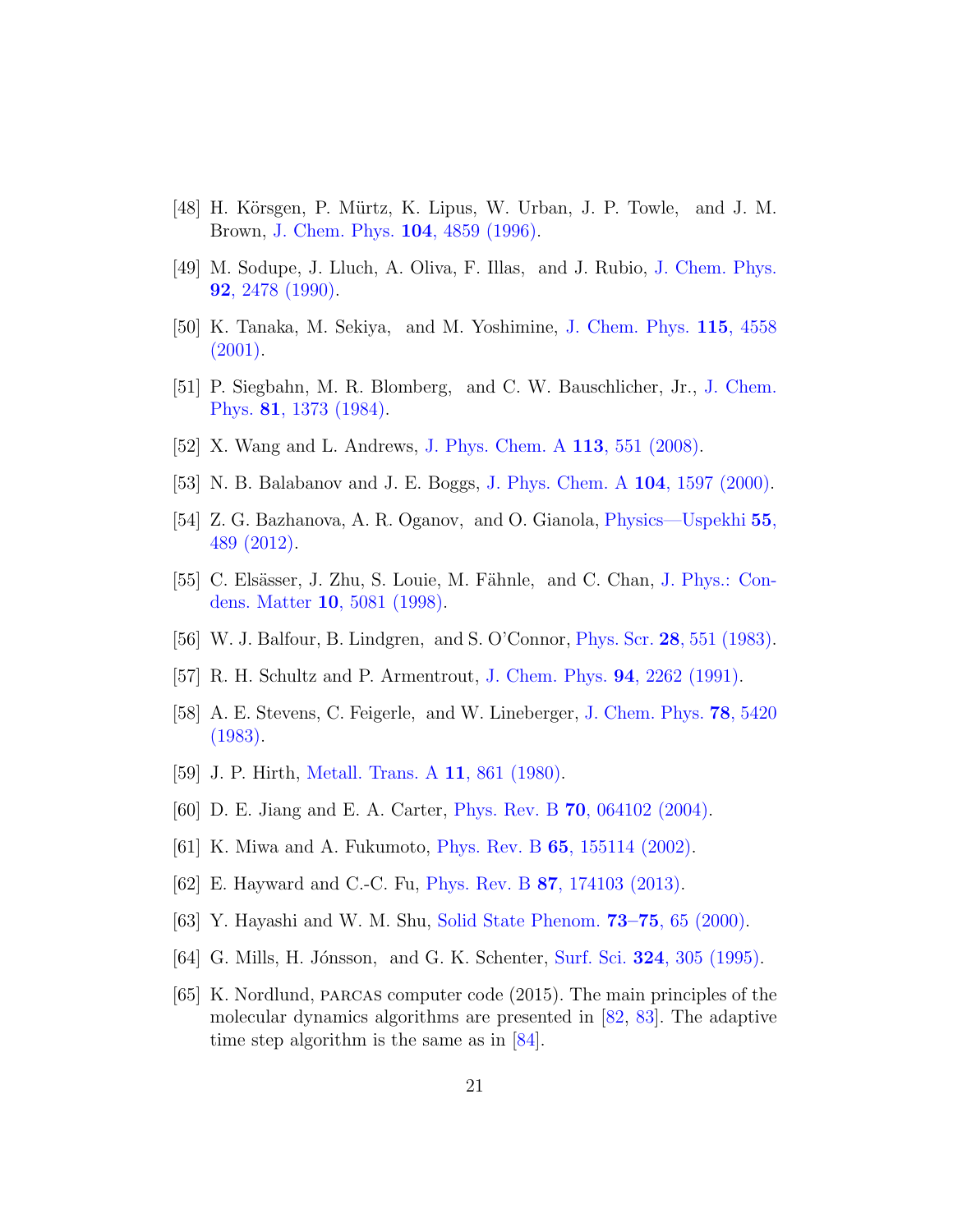- <span id="page-21-0"></span>[66] A. Stukowski, [Model. Simul. Mater. Sc.](http://dx.doi.org/10.1088/0965-0393/18/1/015012) 18, 015012 (2010).
- <span id="page-21-1"></span>[67] P. Lejček, *Grain Boundary Segregation in Metals* (Springer-Verlag, Berlin Heidelberg, 2010).
- <span id="page-21-2"></span>[68] H. J. C. Berendsen, J. P. M. Postma, W. F. van Gunsteren, A. DiNola, and J. R. Haak, [J. Chem. Phys.](http://dx.doi.org/10.1063/1.448118) 81, 3684 (1984).
- <span id="page-21-3"></span>[69] In Fig. [4,](#page-13-0) we also use data from the interval  $0.05 < n < 0.1$  (stress-strain curves not shown).
- <span id="page-21-4"></span>[70] J. F. Nye, Physical properties of crystals: Their representation by tensors and matrices (Oxford University Press, 1985) Chap. VIII.4.
- <span id="page-21-5"></span>[71] J. J. Adams, D. S. Agosta, R. G. Leisure, and H. Ledbetter, [J. Appl.](http://dx.doi.org/10.1063/1.2365714) Phys. 100[, 113530 \(2006\).](http://dx.doi.org/10.1063/1.2365714)
- <span id="page-21-6"></span>[72] The experimental bulk value  $E = 132 \text{ GPa}$  [\[71\]](#page-21-5) is the Young's modulus in the  $\langle 100 \rangle$  direction. The reason for the discrepancy between this and our simulated value (101 GPa) is that the experimental elastic constants used in fitting the Fe–Fe potential in Ref. [\[42\]](#page-19-10) were taken from Refs. [\[85\]](#page-22-3) and [\[86\]](#page-22-4). These values were measured at 300 K and also differ considerably from the more recent results of Ref. [\[71\]](#page-21-5).
- <span id="page-21-7"></span>[73] J. M. Soler, E. Artacho, J. D. Gale, A. García, J. Junquera, P. Ordejón, and D. Sánchez-Portal, [J. Phys.: Condens. Matter](http://dx.doi.org/ 10.1088/0953-8984/14/11/302) 14, 2745 (2002).
- <span id="page-21-8"></span>[74] J. P. Perdew, K. Burke, and M. Ernzerhof, [Phys. Rev. Lett.](http://dx.doi.org/10.1103/PhysRevLett.77.3865) 77, 3865 [\(1996\).](http://dx.doi.org/10.1103/PhysRevLett.77.3865)
- <span id="page-21-9"></span>[75] M. Methfessel and A. T. Paxton, Phys. Rev. B 40[, 3616 \(1989\).](http://dx.doi.org/10.1103/PhysRevB.40.3616)
- <span id="page-21-10"></span>[76] A. D. Becke, [J. Chem. Phys.](http://dx.doi.org/10.1063/1.464913) 98, 5648 (1993).
- <span id="page-21-11"></span>[77] C. Lee, W. Yang, and R. G. Parr, [Phys. Rev. B](http://dx.doi.org/10.1103/PhysRevB.37.785) **37**, 785 (1988).
- <span id="page-21-12"></span>[78] U. von Barth and L. Hedin, J. Phys. C 5[, 1629 \(1972\).](http://dx.doi.org/10.1088/0022-3719/5/13/012)
- <span id="page-21-13"></span>[79] J. P. Perdew and A. Zunger, Phys. Rev. B 23[, 5048 \(1981\).](http://dx.doi.org/10.1103/PhysRevB.23.5048)
- <span id="page-21-14"></span>[80] D. M. Ceperley and B. J. Alder, [Phys. Rev. Lett.](http://dx.doi.org/10.1103/PhysRevLett.45.566) 45, 566 (1980).
- <span id="page-21-15"></span>[81] A. R. Oganov and C. W. Glass, J. Chem. Phys. 124[, 244704 \(2006\).](http://dx.doi.org/10.1063/1.2210932)